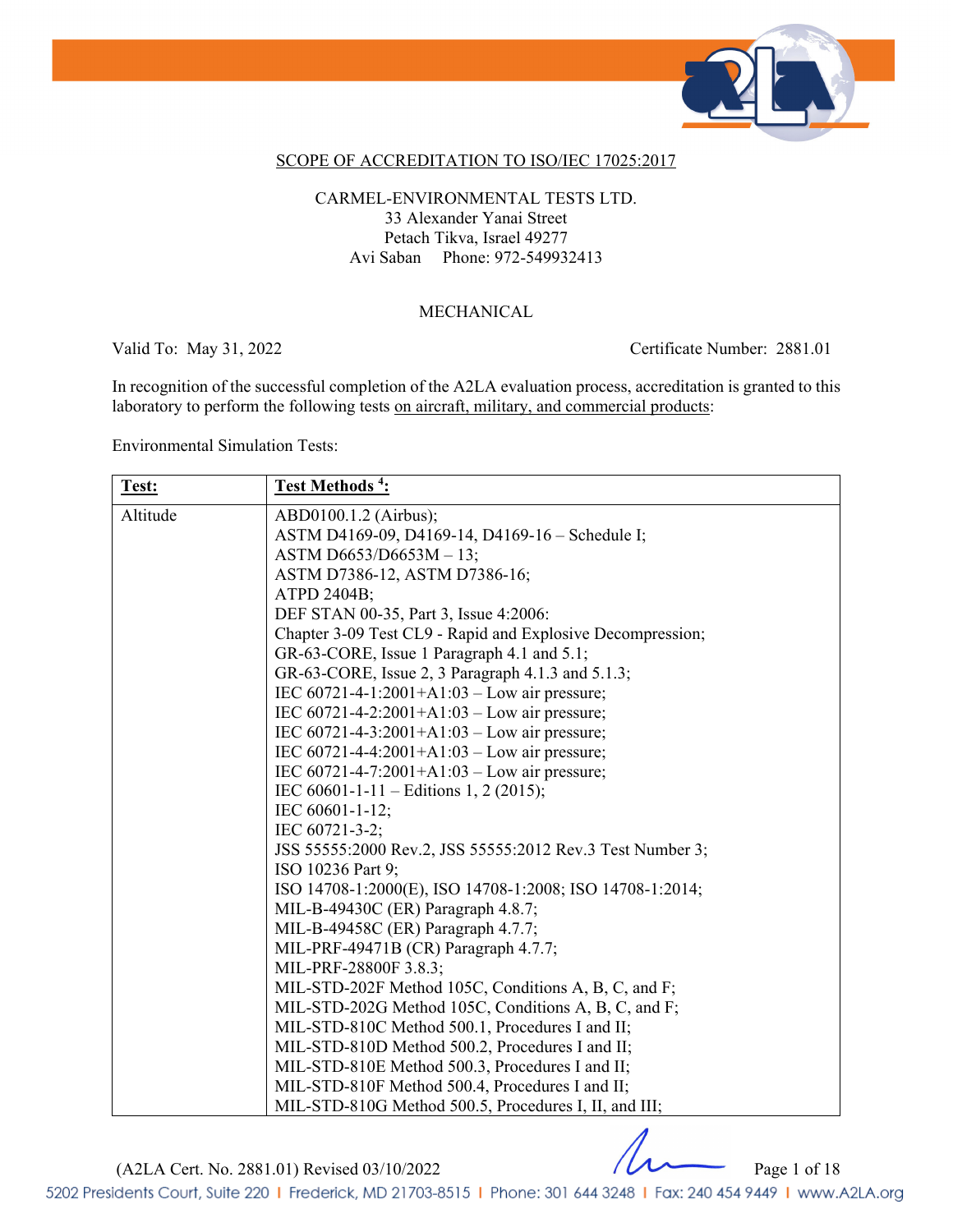| Test:                 | Test Methods <sup>4</sup> :                                                                                        |
|-----------------------|--------------------------------------------------------------------------------------------------------------------|
| Altitude              | MIL-STD-810G (Change1) Method 500.6 Procedures I, II, and III;                                                     |
| (cont.)               | MIL-STD-810H Method 500.6 Procedures I, II, and III;                                                               |
|                       | SAE J1455;                                                                                                         |
|                       | RTCA DO-160D, E, F, G Section 4, Paragraph 4.6.1,                                                                  |
|                       | Category Ax, Bx, Cx, Dx, Ex, Fx;                                                                                   |
|                       | UN Transport of Dangerous Goods, Test T.1                                                                          |
| Temperature /         | DEF STAN 00-35, Part 3, Issue 4:2006:                                                                              |
| Altitude              | Chapter 3-11 Test CL11 - High Temperature - Low Pressure,                                                          |
|                       | Chapter 3-12 Test CL12 - Low Temperature - Low Pressure Test,                                                      |
|                       | Chapter 3-13 Test CL13 - Low Temperature - Low Pressure - High Humidity;                                           |
|                       | MIL-STD-810C Method 504.1, Procedure I;                                                                            |
|                       | MIL-STD-810D Method 520.0, Procedure I;                                                                            |
|                       | MIL-STD-810E Method 520.1, Procedure I;                                                                            |
|                       | MIL-STD-810F Method 520.2, Procedure I;                                                                            |
|                       | MIL-STD-810G Method 520.3, Procedure I;                                                                            |
|                       | MIL-STD-810G (Change 1) Method 520.4, Procedure I;                                                                 |
|                       | MIL-STD-810H Method 520.5 Procedure I;                                                                             |
|                       | RTCA DO-160D, E, G Section 4;                                                                                      |
|                       | IEC 60601-1-11 - Editions 1, 2 (2015);                                                                             |
|                       | IEC 60601-1-12                                                                                                     |
| <b>Bench Handling</b> | ATPD 2404B;                                                                                                        |
|                       | MIL-STD-810C Method 516.2, Procedure V;                                                                            |
|                       | MIL-STD-810D Method 516.3, Procedure VI;                                                                           |
|                       | MIL-STD-810E Method 516.4, Procedure VI;                                                                           |
|                       | MIL-STD-810F Method 516.5, Procedure VI;                                                                           |
|                       | MIL-STD-810G Method 516.6, Procedure VI;                                                                           |
|                       | MIL-STD-810G (Change 1) Method 516.7, Procedure VI;                                                                |
|                       | MIL-STD-810H Method 516.8, Procedure VI;                                                                           |
|                       | MIL-PRF-28800F 3.8.5.3                                                                                             |
| Bounce                | ASTM D4169-09, D4169-14, D4169-16 - Schedule F;                                                                    |
| (Loose Cargo          | ASTM D999-96, D999-01, D999-07, D999-08 (2015);                                                                    |
| Vibration)            | IEC 68-2-55, IEC 60068-2-55, Test Ee;                                                                              |
|                       | ISTA 1A-2014, ISTA 2A-2011, ISTA 3A-2008, ISTA 1B-2011, ISTA 2B-2011;                                              |
|                       | ISO 9022-3:2015;                                                                                                   |
|                       | JSS 55555:2000 Rev.2, JSS 55555:2012 Rev.3 Test Number 4;                                                          |
|                       | MIL-STD-810C Method 514.2, Procedure IX Part 2, X, and XI;<br>MIL-STD-810D Method 514.3, Category 3, Procedure II; |
|                       | MIL-STD-810E Method 514.4, Category 3, Procedure III;                                                              |
|                       | MIL-STD-810F Method 514.5, Category 5, Procedure II;                                                               |
|                       | MIL-STD-810G Method 514.6 , Category 5, Procedure II;                                                              |
|                       | MIL-STD-810G (Change 1) Method 514.7, Category 5, Procedure II;                                                    |
|                       | MIL-STD-810H Method 514.8 Category 5, Procedure II;                                                                |
|                       | MIL-PRF-28800F 3.8.4.3;                                                                                            |
|                       | MIL-STD-331B                                                                                                       |

(A2LA Cert. No. 2881.01) Revised 03/10/2022 Page 2 of 18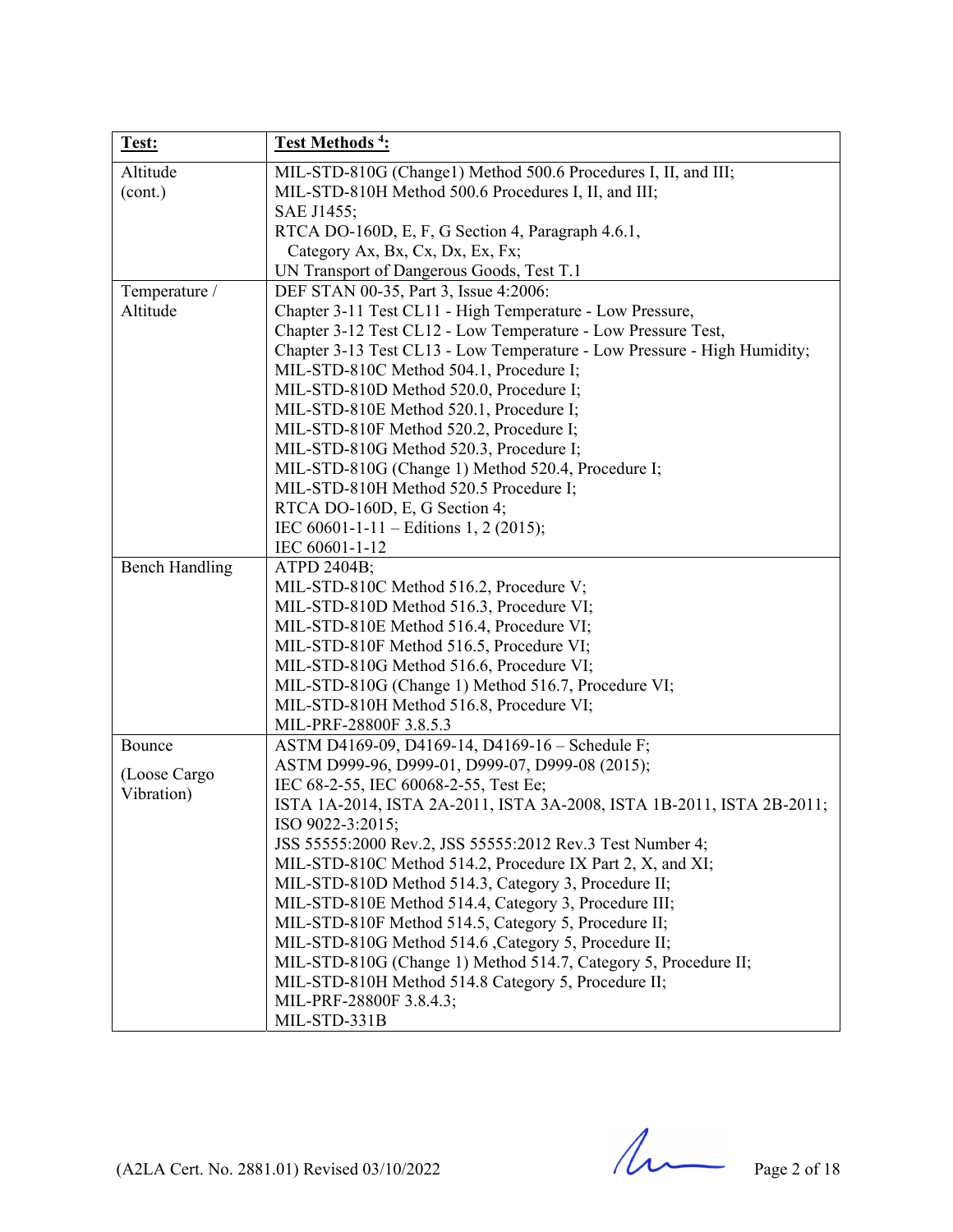| Test:         | Test Methods <sup>4</sup> :                                                                          |
|---------------|------------------------------------------------------------------------------------------------------|
| Compression,  | ASTM D4169-09, D4169-14, D4169-16 - Schedule C;                                                      |
| Stacking      | ASTM D642-00, D642-15;                                                                               |
|               | ASTM D7386-12, ASTM D7386-16;                                                                        |
|               | ISTA 2A-2008, 2A-2011, ISTA 2B-2011;                                                                 |
|               | ISO 2234 (2000);                                                                                     |
|               | IEC $60601-1$ – Push Test                                                                            |
| Drop & Topple | DEF STAN 00-35, Part 3, Issue 4:2006;                                                                |
|               | ETSI EN 300 019-2-77:2003-04;                                                                        |
|               | IEC 68-2-31, IEC 60068-2-31, Test Ec;                                                                |
|               | IEC 68-2-31, IEC 60068-2-31 amm-1982: Test Ec;                                                       |
|               | IEC 60721-4-7:2001+A1:03 – Drop and Topple;                                                          |
|               | IEC $60721 - 4 - 2:2001 + A1:03 - Drop$ and Topple;                                                  |
|               | ISTA 2A-2011;                                                                                        |
|               | JSS 55555:2000 Rev. 2, JSS 55555:2012 Rev.3 Test Number 26;                                          |
|               | QM-333 Paragraph 13.0, Categories A, B, C, D;                                                        |
|               | ISO 9022-3:2015                                                                                      |
| Drop Test     | ASTM D5276, ASTM D5276-98 (2017), ASTM D5276-19, ASTM D7386-12;                                      |
|               | ASTM D6179-07 (2014);                                                                                |
|               | ASTM D4169-09, D4169-14, D4169-16 - Schedule A;                                                      |
|               | ASTM D7386-12, ASTM D7386-16;                                                                        |
|               | ASTM D5487-16;                                                                                       |
|               | EN 50130 Section 21 Free Fall (Operational);                                                         |
|               | EN 50130:1999 Section 21 Free Fall (Operational);                                                    |
|               | EN 1789:2007+A2;                                                                                     |
|               | GR-63-CORE, Paragraph 5.3.1, Category A & B;                                                         |
|               | GR-63-CORE, Paragraph 5.3.2;                                                                         |
|               | GS 95024-3-1:2019-08 (BMW);                                                                          |
|               | IEC 68-2-32, IEC 60068-2-32: Test Ed, Free Fall;                                                     |
|               | IEC 60601-1-11 – Editions 1, 2 (2015);                                                               |
|               | IEC 60721-3-2;                                                                                       |
|               | IEC 61131-2 (Edition 3);                                                                             |
|               | IEC 60601-1:2005;                                                                                    |
|               | MIL-B-49430C (ER), Paragraph 4.8.3;                                                                  |
|               | MIL-PRF-28800F 3.8.5.2;                                                                              |
|               | MIL-PRF-49471B (CR), Paragraph 3.10;                                                                 |
|               | MIL-STD-810C Method 516.2 Procedure II;                                                              |
|               | MIL-STD-810D Method 516.3 Procedures III and IV;                                                     |
|               | MIL-STD-810E Method 516.4 Procedures III and IV;                                                     |
|               | MIL-STD-810F Method 516.5 Procedure IV;                                                              |
|               | MIL-STD-810G Method 516.6 Procedure IV;                                                              |
|               | MIL-STD-810G (Change 1) Method 516.7 Procedure IV;                                                   |
|               | MIL-STD-810H Method 516.8 Procedure IV;                                                              |
|               | MIL-STD-1344A Method 2015;                                                                           |
|               | MIL-STD-331B;                                                                                        |
|               | ISO 10651-3 Lung Ventilators Medical Use Part 3<br>Section 4: Protection against mechanical hazards; |
|               |                                                                                                      |
|               | BMW Group GS95003-1;                                                                                 |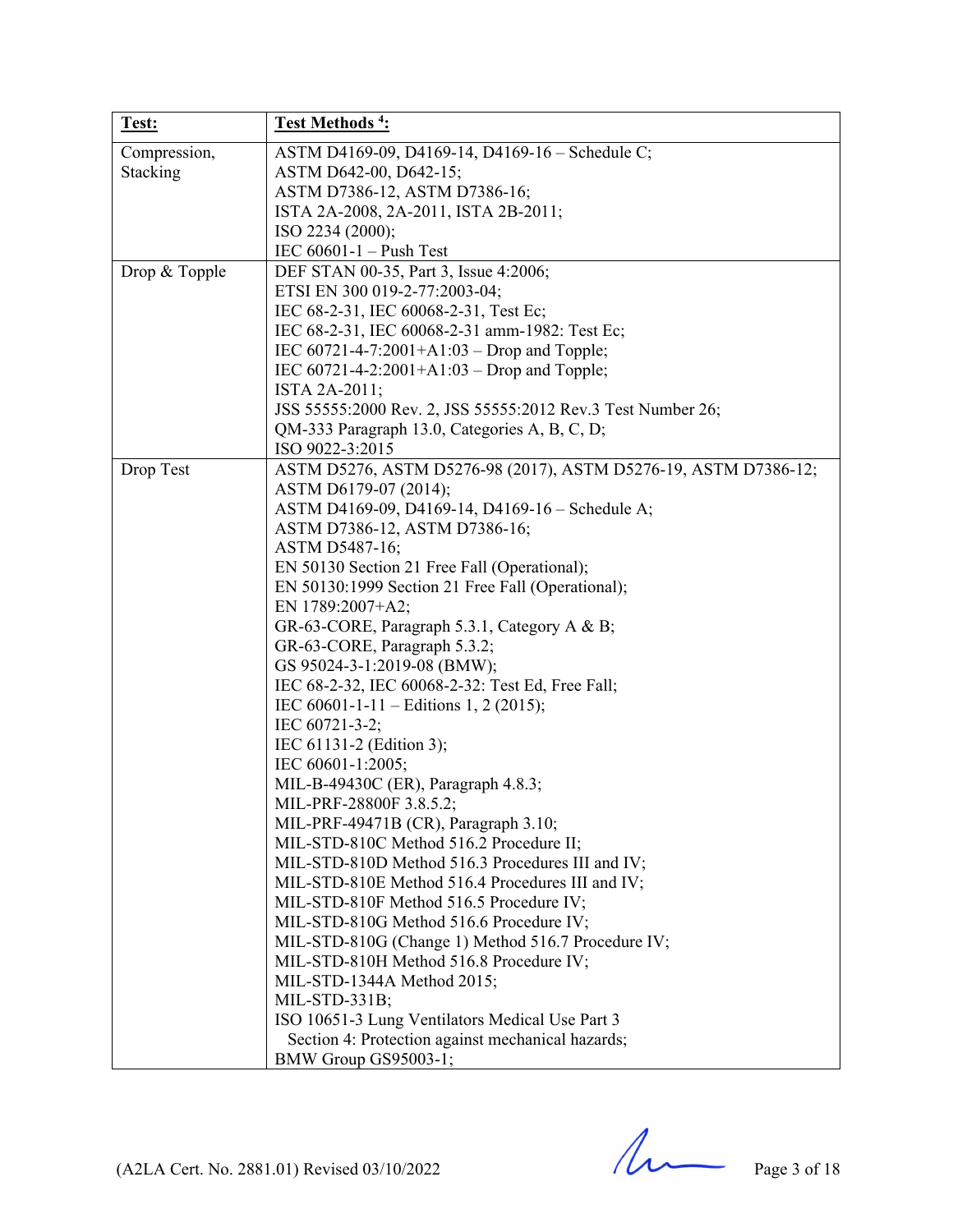| Test:              | Test Methods <sup>4</sup> :                                            |
|--------------------|------------------------------------------------------------------------|
| Drop Test          | BS EN 50130-5:1999 Alarm Systems Part 5: Environmental Test Methods;   |
| (cont.)            | DEF STAN 00-35, Part 3, Issue 4:2006;                                  |
|                    | ISTA 1A-2014, ISTA 2A-2011, ISTA 3A-2008, ISTA 1B-2011, ISTA 2B-2011,  |
|                    | ISTA 1G-2014, ISTA 1C;                                                 |
|                    | MIL-STD-648D;                                                          |
|                    | IS 10236 Part 15;                                                      |
|                    | ISO 14708-1:2000(E), ISO 14708-1:2008, ISO 14708-1:2014;               |
|                    | ISO 9022-3:2015;                                                       |
|                    | ISO 4180-2:2009;                                                       |
|                    | ISO 11608-1-2015;                                                      |
|                    | ISO 16750-3;                                                           |
|                    | <b>SAE J1455</b>                                                       |
| Fire, Flammability | ABD0100.1.2 (Airbus);                                                  |
|                    | RTCA/DO-160E, F, G, Section 26;                                        |
|                    | UL-94                                                                  |
| Immersion          | ABD0100.1.2 (Airbus);                                                  |
|                    | ATPD 2404B;                                                            |
|                    | DEF STAN 00-35, Part 3, Issue 4:2006;                                  |
|                    | GS 95024-3-1:2019-08 (BMW);                                            |
|                    | IEC 60529, Temporary Immersion IPx7, IPx8;                             |
|                    | IEC 60529-2001 COR 1 2003, Temporary Immersion IPx7 Paragraph 14.2.7;  |
|                    | IEC 60529-2001 COR 1 2003, Continuous Immersion IPx8 Paragraph 14.2.8; |
|                    | ISO 20653 Degrees of protection (IP-Code);                             |
|                    | ISO 20653: 2006 Degrees of protection (IP-Code), IPx7, IPx8;           |
|                    | JSS 55555:2000 Rev. 2, JSS 55555:2012 Rev.3 Test Number 19;            |
|                    | MIL-DLT-62547C(AT);                                                    |
|                    | MIL-STD-810C Method 512.1, Procedure I and IV;                         |
|                    | MIL-STD-810D Method 512.2, Procedure I;                                |
|                    | MIL-STD-810E Method 512.3, Procedure I;                                |
|                    | MIL-STD-810F Method 512.4, Procedure I;                                |
|                    | MIL-STD-810G Method 512.6, Procedure I;                                |
|                    | MIL-STD-810G (Change 1) Method 512.6, Procedure I;                     |
|                    | MIL-STD-810H Method 512.6, Procedure I;                                |
|                    | SAE J1455                                                              |
| Mechanical Shock   | ABD0100.1.2 (Airbus);                                                  |
|                    | ASTM D4169-09, D4169-14;                                               |
|                    | ASTM D4169-16 Schedule J- Concentrated Impact (Test Method D6344);     |
|                    | ASTM D6344-04 (2017);<br>ASTM D880-92 (2015) (Side Impact);            |
|                    |                                                                        |
|                    | ISO 2244 (Horizontal impact by means of pendulum test);<br>ATPD 2404B; |
|                    | BMW Group GS95003-1;                                                   |
|                    | BS EN 50130-5:1999 Alarm Systems Part 5: Environmental Test Methods;   |
|                    | EN 1789:2007+A2;                                                       |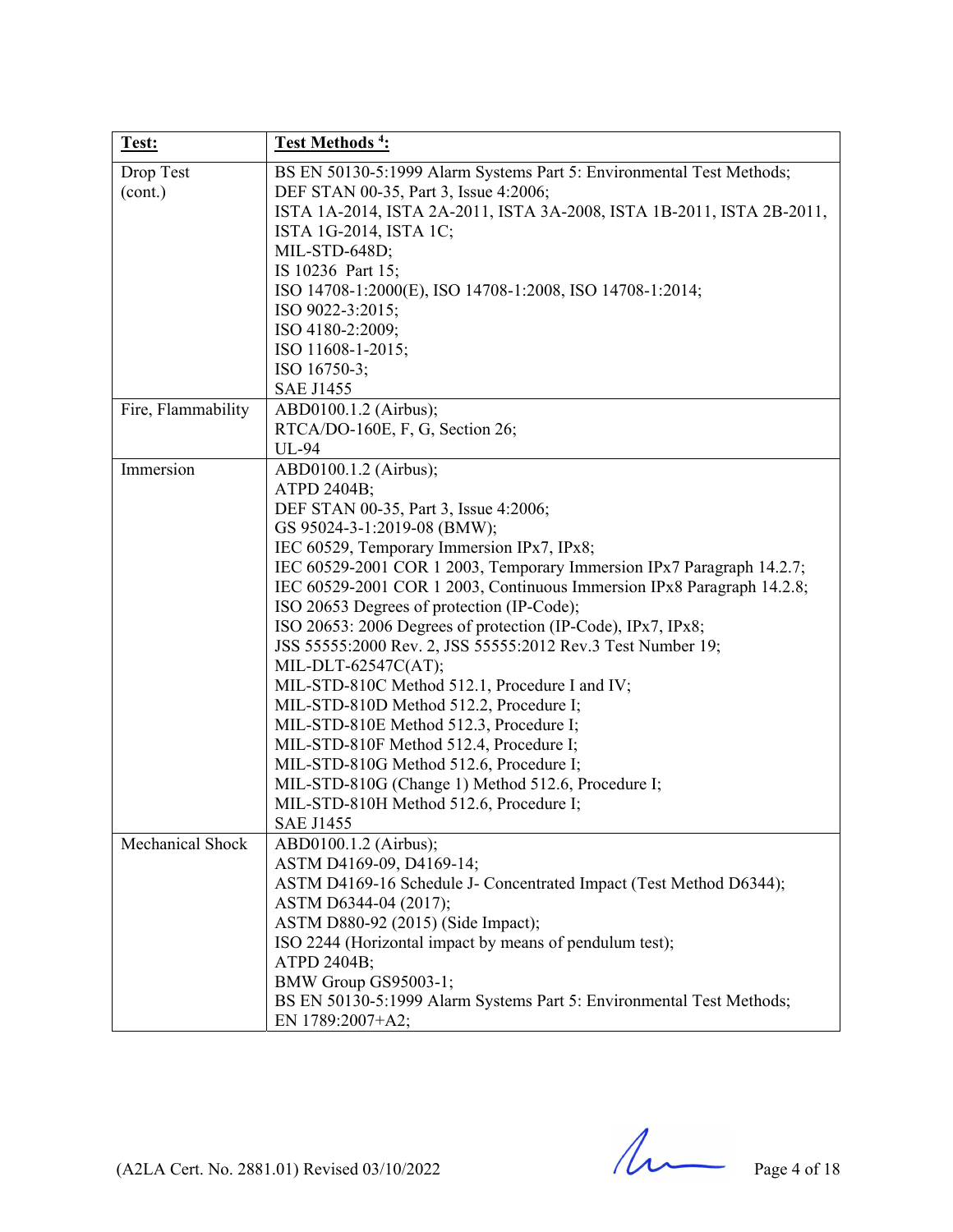| Test:                   | <b>Test Methods<sup>4</sup></b> :                                         |
|-------------------------|---------------------------------------------------------------------------|
| <b>Mechanical Shock</b> | BS EN 61373:1999, 2010;                                                   |
| (cont.)                 | BS EN 50155:2007;                                                         |
|                         | DEF STAN 00-35, Part 3, Issue 4:2006;                                     |
|                         | ECSS-E-ST-10-03C (1 June 2012);                                           |
|                         | ETSI 300-019-2-1, 2, 3, 4, 5, 6, 7, 8;                                    |
|                         | GM 9123P;                                                                 |
|                         | GS 95024-3-1:2019-08 (BMW);                                               |
|                         | MIL-STD-648D;                                                             |
|                         | IEC 68-2-27, IEC 60068-2-27: Test Ea;                                     |
|                         | IEC 68-2-29, IEC 60068-2-29: Test Eb;                                     |
|                         | IEC 60601-1-11; IEC 60601-1-12;                                           |
|                         | IEC 60721-4-1:2001+A1:03 - Shock;                                         |
|                         | IEC $60721 - 4 - 2:2001 + A1:03 - Shock;$                                 |
|                         | IEC $60721 - 4 - 3:2001 + A1:03 -}$ Shock;                                |
|                         | IEC $60721 - 4 - 4:2001 + A1:03 - Shock;$                                 |
|                         | IEC $60721 - 4 - 7:2001 + A1:03 - Shock;$                                 |
|                         | IEC 60721-3-2;                                                            |
|                         | IEC 61131-2 (Edition 3);                                                  |
|                         | IEC $60601 - 1$ – Impact;                                                 |
|                         | IEC 60601-1-11;                                                           |
|                         | IEC 60068-2-75 – Hammer Tests;                                            |
|                         | IEC 62262 (EN 62262, IK ratings) – Impact;                                |
|                         | IS 10236 Part 10 - Bump, IS 10236 Part 12 - Shock;                        |
|                         | ISO 10651-3 Lung Ventilators Medical Use Part 3                           |
|                         | Section 4: Protection against mechanical hazards;                         |
|                         | ISO 80601-2-55:2011, Clause 201.15.3.5.101                                |
|                         | ISO 80601-2-12:2011, Clause 201.15.3.5.101                                |
|                         | ISO 9022-3:2015;                                                          |
|                         | ISO 15004-1:2007;                                                         |
|                         | ISO 14708-1:2008, ISO 14708-1:2014;                                       |
|                         | ISO 16750-3;                                                              |
|                         | ISO 2233:2001;                                                            |
|                         | ISTA 1A-2014, ISTA 2A-2011, ISTA 3A-2008;                                 |
|                         | JEDEC Standard JESD22-B104C;                                              |
|                         | JSS 55555:2000 Rev. 2, JSS 55555:2012 Rev.3 Test Number 4, 24;            |
|                         | MIL-B-49430, Paragraph 4.8.5;                                             |
|                         | MIL-B-49458C (ER), Paragraph 4.7.5;                                       |
|                         | MIL-DLT-62547C(AT);                                                       |
|                         | MIL-PRF-49471B (CR), Paragraph 3.9;                                       |
|                         | MIL-STD-202F Method 213B, Conditions A, B, C, D, E, F, G, H, I, J, and K; |
|                         | MIL-STD-202G Method 213B, Conditions A, B, C, D, E, F, G, H, I, J, and K; |

(A2LA Cert. No. 2881.01) Revised 03/10/2022 Page 5 of 18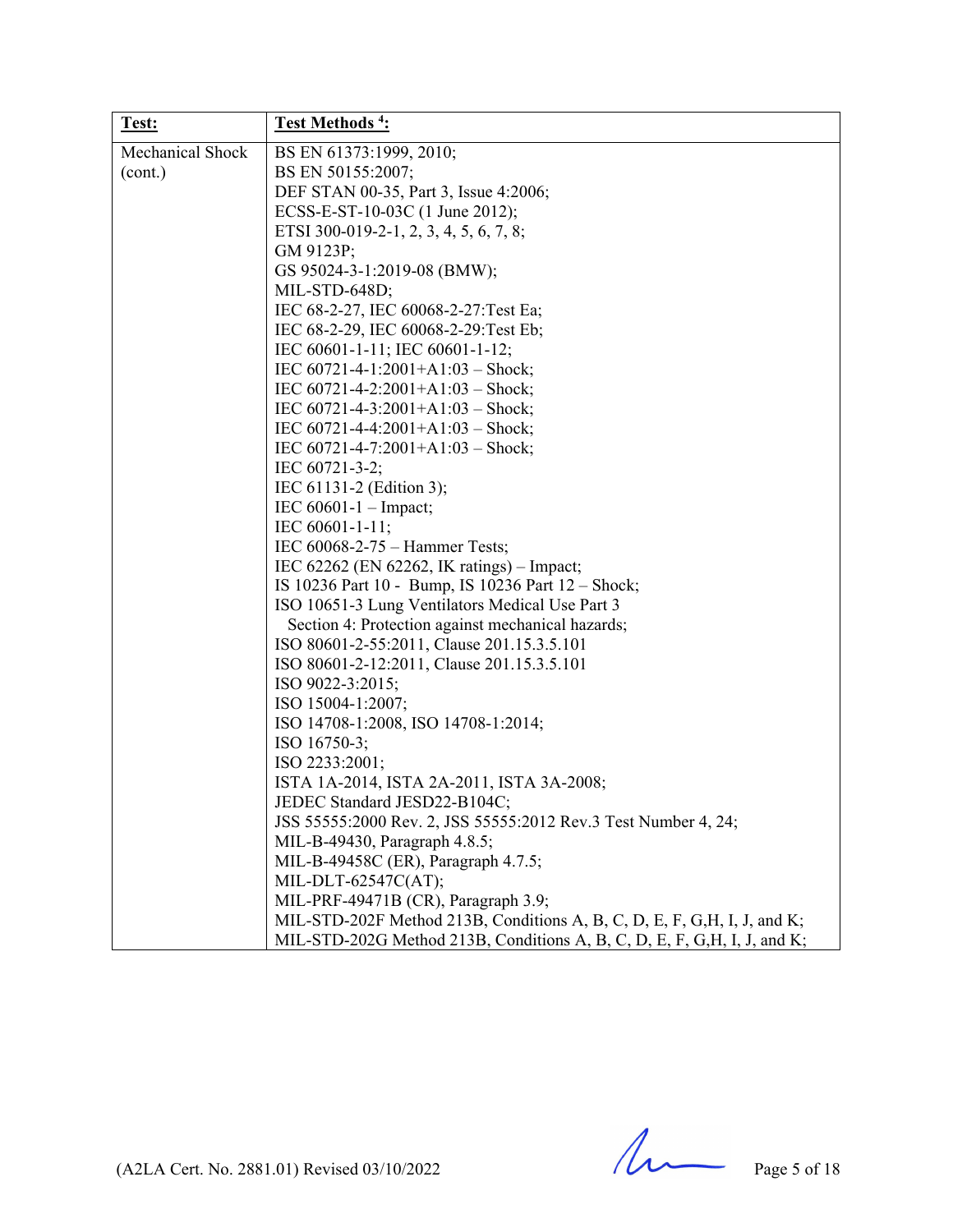| Test:             | <b>Test Methods<sup>4</sup></b> :                                                                                                           |
|-------------------|---------------------------------------------------------------------------------------------------------------------------------------------|
| Mechanical Shock  | MIL-STD-810C Method 516.2, Procedures I, III, IV, and VI;                                                                                   |
| (cont)            | MIL-STD-810D Method 516.3, Procedures I, II, V, and VIII;                                                                                   |
|                   | MIL-STD-810E Method 516.4, Procedures I, II, V, and VIII;                                                                                   |
|                   | MIL-STD-810F Method 516.5, Procedures I, II, III, V, and VIII;                                                                              |
|                   | MIL-STD-810G Method 516.6, Procedures I, II, III, V, and VIII;                                                                              |
|                   | MIL-STD-810G (Change 1) Method 516.7, Procedures I, II, III, V, and VIII;<br>MIL-STD-810H Method 516.8, Procedures I, II, III, V, and VIII; |
|                   | MIL-STD-883A Method 2002.1, Condition A;                                                                                                    |
|                   | MIL-STD-883E Method 2002.3, Condition A;                                                                                                    |
|                   | MIL-STD-883F Method 2002.4, Condition A;                                                                                                    |
|                   | MIL-STD-883G Method 2002.5, Condition A;                                                                                                    |
|                   | MIL-STD-883H Method 2002.6, Condition A;                                                                                                    |
|                   | MIL-STD-883J Method 2002.7, Condition A;                                                                                                    |
|                   | MIL-STD-1344A Method 2004.1, Conditions A, B, C, E, F, G, H, and I;                                                                         |
|                   | MIL-STD-1344A Method 2004.1, Conditions A, B, C, E, F, G, H, and I;                                                                         |
|                   | RTCA DO-160D, 160E Section 7, Paragraphs 7.2.1, 7.2.2, Operational;                                                                         |
|                   | RTCA DO-160D Section 7, Paragraphs 7.3.1, 7.3.1.1, Crash Safety;                                                                            |
|                   | RTCA DO-160E, 160F, 160G Section 7, Paragraphs 7.3.1, 7.3.2, Crash Safety;                                                                  |
|                   | UL-1642 4ED Rev August 2006, Paragraph 14A;                                                                                                 |
|                   | UL 1254, Section 46;<br>MIL-PRF-28800F 3.8.5;                                                                                               |
|                   | <b>SAE J1455</b>                                                                                                                            |
| Rain (Water Test) | ABD0100.1.2 (Airbus);                                                                                                                       |
|                   | ATPD 2404B;                                                                                                                                 |
|                   | BS EN 50130-5:1999 Alarm Systems Part 5: Environmental Test Methods;                                                                        |
|                   | DEF STAN 00-35, Part 3, Issue 4:2006 Chapter 3-27;                                                                                          |
|                   | DEF STAN 00-35, Part 3, Issue 4:2006 Chapter 3-28;                                                                                          |
|                   | GS 95024-3-1:2019-08 (BMW);                                                                                                                 |
|                   | IEC 68-2-18, IEC 60068-2-18 Test Rb2;                                                                                                       |
|                   | IEC $60721 - 4 - 1:2001 + A1:03 - Rain;$                                                                                                    |
|                   | IEC $60721 - 4 - 2:2001 + A1:03 - Rain;$                                                                                                    |
|                   | IEC $60721 - 4 - 3:2001 + A1:03 - Rain;$<br>IEC $60721 - 4 - 4:2001 + A1:03 - Rain;$                                                        |
|                   | IEC 60721-4-7:2001+A1:03 - Rain;                                                                                                            |
|                   | IEC 60721-3-2;                                                                                                                              |
|                   | IEC 60529-2001 -02, Protection Against Water;                                                                                               |
|                   | IEC 60529 IPX1 Vertically Dripping;                                                                                                         |
|                   | IEC 60529 IPX2 Dripping $(15^{\circ}$ tilted);                                                                                              |
|                   | IEC 60529 IPX3 Spraying;                                                                                                                    |
|                   | IEC 60529 IPX4 Splashing;                                                                                                                   |
|                   | IEC 60529 IPX5 Jetting;                                                                                                                     |
|                   | IEC 60529 IPX6 Powerful Jetting;                                                                                                            |
|                   | IEC 60529 IPX7 Immersion;                                                                                                                   |
|                   | IEC 60529 IPX8 Immersion;<br>IEC 60529 IPX9                                                                                                 |
|                   | Resist Ingress of High Temperature (Steam)/High Pressure Water;                                                                             |
|                   |                                                                                                                                             |

(A2LA Cert. No. 2881.01) Revised 03/10/2022 Page 6 of 18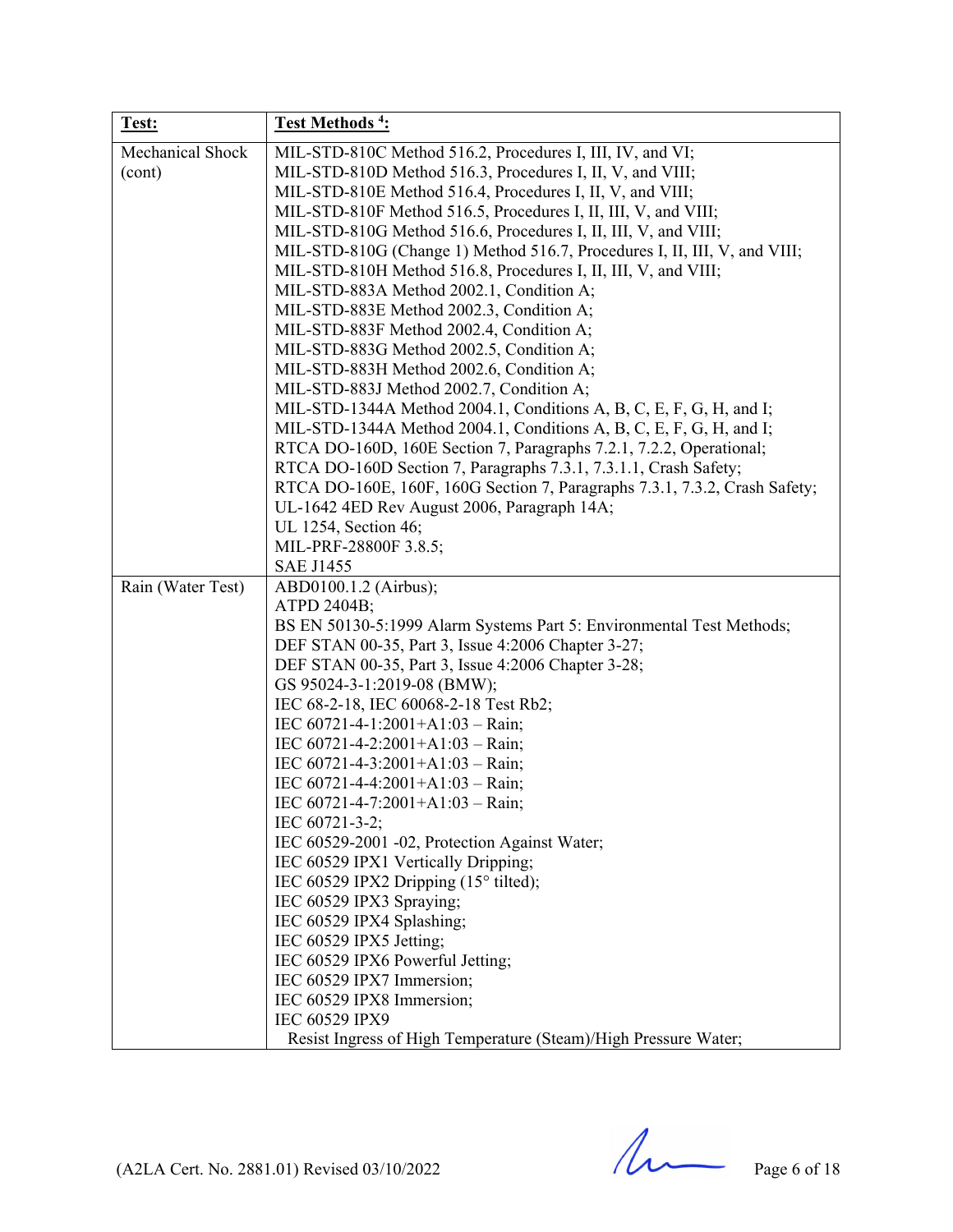| Test:             | Test Methods <sup>4</sup> :                                      |
|-------------------|------------------------------------------------------------------|
| Rain (Water Test) | IS 10236 Part $14 -$ Driving Rain;                               |
| (cont.)           | ISO 20653:2013;                                                  |
|                   | JSS 55555:2000 Rev.2, JSS 55555:2012 Rev.3 Test Number 11,12,16; |
|                   | MIL-DLT-62547C(AT);                                              |
|                   | MIL-STD-810C Method 506.2, Procedures I and II;                  |
|                   | MIL-STD-810D Method 506.3, Procedures I and II;                  |
|                   | MIL-STD-810E Method 506.4, Procedures I and III;                 |
|                   | MIL-STD-810F Method 506.5, Procedures I and III;                 |
|                   | MIL-STD-810G Method 506.6, Procedures I and III;                 |
|                   | MIL-STD-810G (Change 1) Method 506.6, Procedures I and III;      |
|                   | MIL-STD-810H Method 506.6, Procedures I and III;                 |
|                   | MIL-STD-108, Splashproof;                                        |
|                   | MIL-STD-108E, Splashproof Paragraph 4.9;                         |
|                   | RTCA DO-160D, E, F, G Section 10;                                |
|                   | MIL-PRF-28800F 3.8.6;                                            |
|                   | <b>SAE J1455</b>                                                 |
| Contamination by  | ABD0100.1.2 (Airbus);                                            |
| Fluids            | ATPD 2404B;                                                      |
|                   | DEF STAN 00-35, Part 3, Issue 4:2006 Chapter 4-04 Test CN4;      |
|                   | GS 95024-3-1:2019-08 (BMW);                                      |
|                   | JSS 55555:200 Rev. 2 Test Number 6;                              |
|                   | MIL-STD 810F Method 504;                                         |
|                   | MIL-STD 810G Method 504.1;                                       |
|                   | MIL-STD-810G (Change 1) Method 504.2                             |
|                   | MIL-STD-810H Method 504.3                                        |
|                   | RTCA/DO-160 C, D, E, F, Section 11;                              |
|                   | <b>SAE J1455</b>                                                 |
| Explosive         | ABD0100.1.2 (Airbus);                                            |
| Atmosphere        | MIL-STD 810B:67 Method 511;                                      |
|                   | MIL-STD 810C:75 Method 511;                                      |
|                   | MIL-STD 810D:83 Method 511;                                      |
|                   | MIL-STD 810E:89 Method 511;                                      |
|                   | MIL-STD 810F:00 Method 511;                                      |
|                   | MIL-STD 810G:08 Method 511;                                      |
|                   | MIL-STD-810G (Change 1) Method 511.6;                            |
|                   | MIL-STD-810H Method 511.7;                                       |
|                   | RTCA/DO-160C Section 9;                                          |
|                   | RTCA/DO-160D:97+CHG1:00+ CHG2:01+ CHG3:02 Section 9;             |
|                   | RTCA/DO-160E:04 Section 9;                                       |
|                   | RTCA/DO-160F:07 Section 9;                                       |
|                   | RTCA/DO-160G:10 Section 9;                                       |
|                   | MIL-PRF-28800F 3.8.9                                             |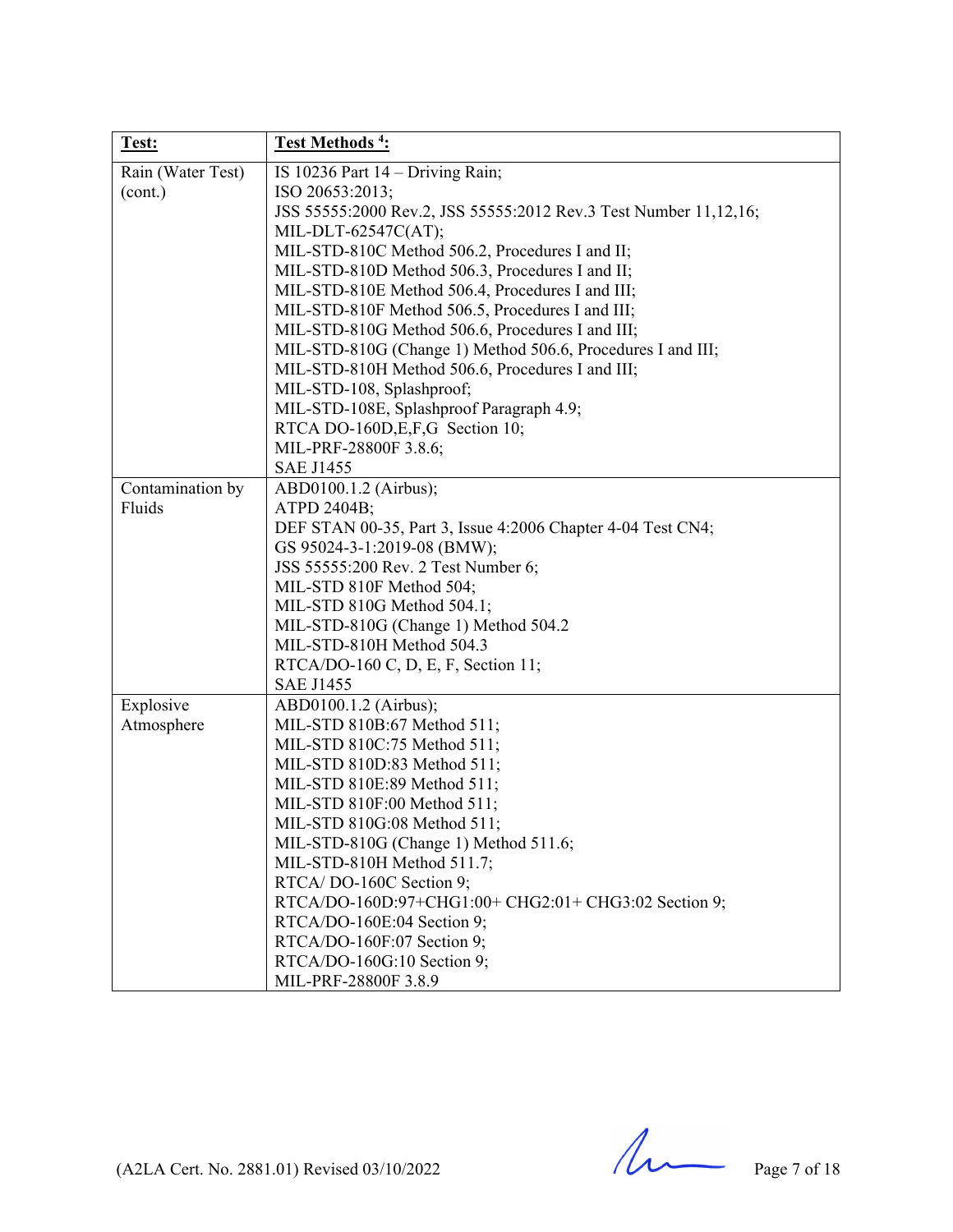| Test:            | Test Methods <sup>4</sup> :                                          |
|------------------|----------------------------------------------------------------------|
| Icing            | ABD0100.1.2 (Airbus);                                                |
|                  | ATPD 2404B;                                                          |
|                  | DEF STAN 00-35, Part 3, Issue 4:2006 Chapter 3-10 Test CL10;         |
|                  | JSS 55555:2000 Rev.2, JSS 55555:2012 Rev.3 Test Number 18;           |
|                  | MIL-STD 810 D,E,F,G Method 521;                                      |
|                  | MIL-STD-810G (Change 1) Method 521.4;                                |
|                  | MIL-STD-810H Method 521.4;                                           |
|                  | RTCA/DO-160 C, D, E, F, G, Section 24                                |
| Salt Fog (Spray) | ABD0100.1.2 (Airbus);                                                |
|                  | ASTM B117-11, ASTM B117-16;                                          |
|                  | ATPD 2404B;                                                          |
|                  | BS EN 50130-5:1999 Alarm Systems Part 5: Environmental Test Methods; |
|                  | DEF STAN 00-35, Part 3, Issue 4:2006 Chapter 4-02 Test CN2;          |
|                  | DET NORSKE VERITAS (DNV) STANDARD FOR CERTIFICATION                  |
|                  | NO. 2.4: ENVIRONMENTAL TEST SPECIFICATION FOR                        |
|                  | ,INSTRUMENTATION AND AUTOMATION EQUIPMENT (April 2006);              |
|                  | GM 9123P;                                                            |
|                  | GS 95024-3-1:2019-08 (BMW);                                          |
|                  | IEC 68-2-11, Test Ka, Salt Fog, Corrigendum 1999;                    |
|                  | IEC 68-2-52, IEC 60068-5-52, Test Kb Salt Fog, Cyclic;               |
|                  | IS 10236 Part 6;                                                     |
|                  | ISO 9227;                                                            |
|                  | ISO 7253: 2010;                                                      |
|                  | ISO 12944-6 (1998);                                                  |
|                  | JSS 55555:2000 Rev. 2, JSS 55555:2012 Rev.3 Test Number 9;           |
|                  | MIL-C-83733;                                                         |
|                  | MIL-C-5541E Class: 1A and 3;                                         |
|                  | MIL-DLT-62547C(AT);                                                  |
|                  | MIL-STD-202F Method 101D, Conditions A and B;                        |
|                  | MIL-STD-202G Method 101E, Conditions A and B;                        |
|                  | MIL-STD-810C Method 509.1;                                           |
|                  | MIL-STD-810D Method 509.2;                                           |
|                  | MIL-STD-810E Method 509.3;                                           |
|                  | MIL-STD-810F Method 509.4;                                           |
|                  | MIL-STD-810G Method 509.5;                                           |
|                  | MIL-STD-810G (Change 1) Method 509.6;                                |
|                  | MIL-STD-810H Method 509.7;                                           |
|                  | MIL-STD-883E Method 1009.8, Conditions A, B, C, and F;               |
|                  | MIL-STD-883F Method 1009.8, Conditions A, B, C, and F;               |
|                  | MIL-STD-883G Method 1009.8, Conditions A, B, C, and F;               |
|                  | MIL-STD-883H Method 1009.8, Conditions A, B, C, and F;               |
|                  | MIL-STD-883J Method 1009.8, Conditions A, B, C, and F;               |
|                  | MIL-STD-1344A Method 1001.1, Conditions A, B, C, and D;              |
|                  | MIL-C-675C;                                                          |
|                  | MIL-C-48497A;                                                        |
|                  | RTCA DO-160D, E, F, G, Section 14;                                   |
|                  | MIL-PRF-28800F 3.8.8;                                                |
|                  | <b>SAE J1455</b>                                                     |

(A2LA Cert. No. 2881.01) Revised 03/10/2022 Page 8 of 18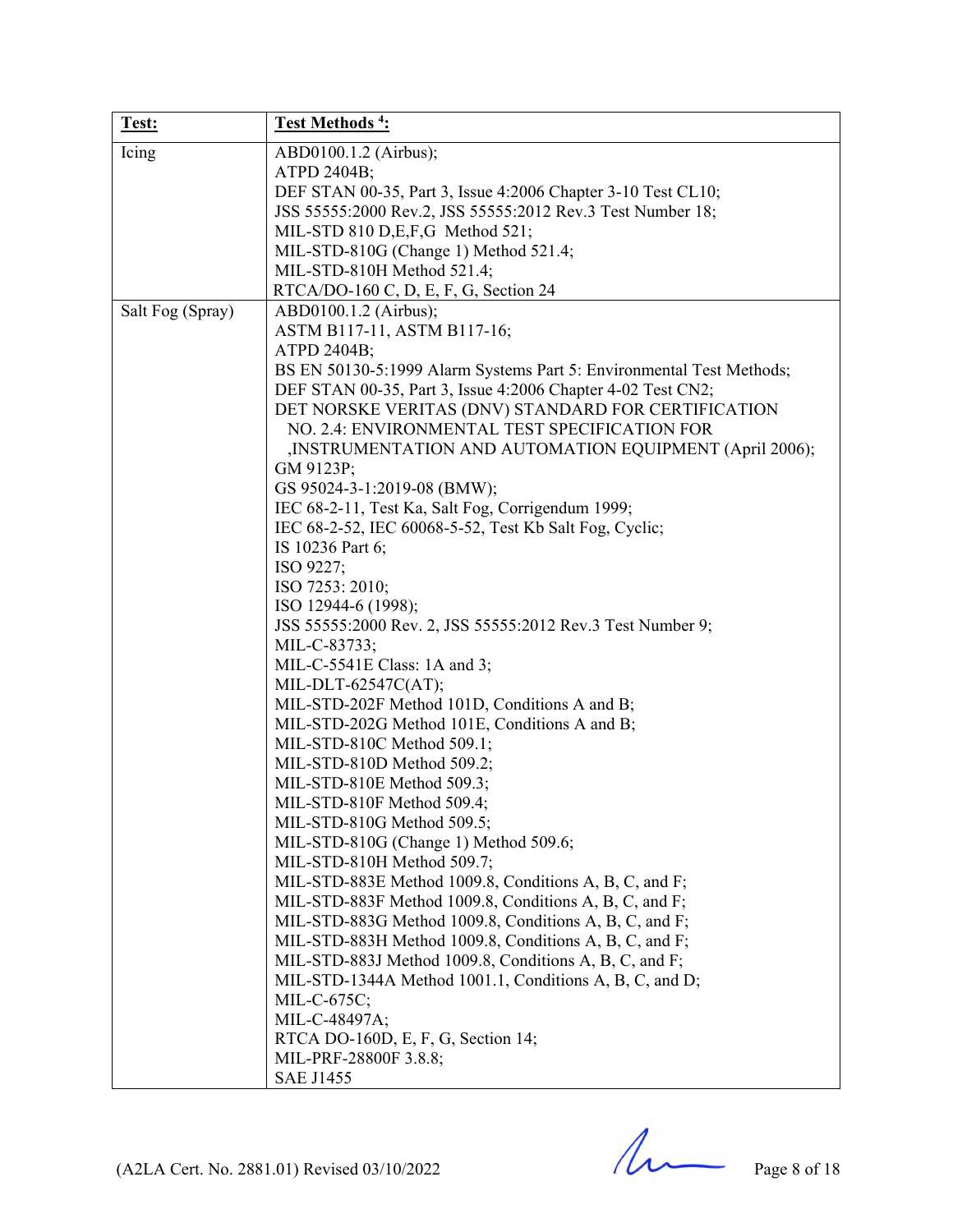| Test:       | <b>Test Methods<sup>4</sup></b> :                                      |
|-------------|------------------------------------------------------------------------|
| Temperature | ABD0100.1.2 (Airbus);                                                  |
|             | ASTM D4169-09, D4169-14, D4169-16;                                     |
|             | ASTM D4332-14;                                                         |
|             | ASTM F2825-10 (2015); ASTM F2825-18;                                   |
|             | ASTM D7386-12, ASTM D7386-16;                                          |
|             | ATPD 2404B;                                                            |
|             | BS EN 50130-5:1999 Alarm Systems Part 5: Environmental Test Methods,   |
|             | Chapter 3-14 Test CL14 - Thermal Shock and Rapid Rate of               |
|             | Change of Temperature;                                                 |
|             | DEF STAN 00-35, Part 3, Issue 4:2006;                                  |
|             | DET NORSKE VERITAS (DNV) STANDARD FOR CERTIFICATION                    |
|             | NO. 2.4: ENVIRONMENTAL TEST SPECIFICATION FOR                          |
|             | INSTRUMENTATION AND AUTOMATION EQUIPMENT (April 2006);                 |
|             | ECSS-E-ST-10-03C (1 June 2012);                                        |
|             | EIA/JEDEC Standard EIA/JESD22-A104-B;                                  |
|             | EN 50130-5 Section 8 Dry Heat (Operational);                           |
|             | EN 50130-5:1999 Section 8 Dry Heat (Operational);                      |
|             | EN 50130-5:1999 Section 9 Dry Heat (Endurance);                        |
|             | EN 50130-5:1999 Section 10 Cold (Operational);                         |
|             | EN 50130-5:1999 Section 11 Temperature Change (Operational);           |
|             | ETSI 300-019-2-1, 2, 3, 4, 5, 6, 7, 8;                                 |
|             | GM 9123P;                                                              |
|             | GR-63-CORE, Paragraph 5.1.1.1, Low Temperature;                        |
|             | GR-63-CORE, Paragraph 5.1.1.2, High Temperature;                       |
|             | GR-1221-CORE, Paragraph 6.2.4, High Temperature;                       |
|             | GR-1221-CORE, Paragraph 6.2.6, Low Temperature;                        |
|             | GR-1221-CORE, Paragraph 6.2.7, Thermal Shock;                          |
|             | GS 95024-3-1:2019-08 (BMW);                                            |
|             | IEC 68-2-1, IEC 60068-2-1, Test Aa, Ab, Ac, and Ad, Low Temperature;   |
|             | IEC 68-2-2, IEC 60068-2-2, Test Ba, Bb, Bc, and Bd, High Temperature;  |
|             | IEC 68-2-14, IEC 60068-2-14, Test Na, Nb, and Nc, Temperature Cycling; |
|             | IEC $60721 - 4 - 1:2001 + A1:03 - Low Temperature;$                    |
|             | IEC 60721-4-1:2001+A1:03 - High Temperature;                           |
|             | IEC 60721-4-1:2001+A1:03 - Temperature cycle;                          |
|             | IEC 60721-4-2:2001+A1:03 - Low Temperature;                            |
|             | IEC 60721-4-2:2001+A1:03 - High Temperature;                           |
|             | IEC $60721 - 4 - 2:2001 + A1:03$ – Temperature cycle;                  |
|             | IEC 60721-4-3:2001+A1:03 - Low Temperature;                            |
|             | IEC 60721-4-3:2001+A1:03 - High Temperature;                           |
|             | IEC $60721 - 4 - 3:2001 + A1:03$ – Temperature cycle;                  |
|             | IEC 60721-4-4:2001+A1:03 - Low Temperature;                            |
|             | IEC 60721-4-4:2001+A1:03 - High Temperature;                           |
|             | IEC 60721-4-4:2001+A1:03 - Temperature cycle;                          |
|             | IEC 60721-4-7:2001+A1:03 - Low Temperature;                            |
|             | IEC 60721-4-7:2001+A1:03 - High Temperature;                           |
|             | IEC 60721-4-7:2001+A1:03 - Temperature cycle;                          |
|             | IEC 60721-3-2;                                                         |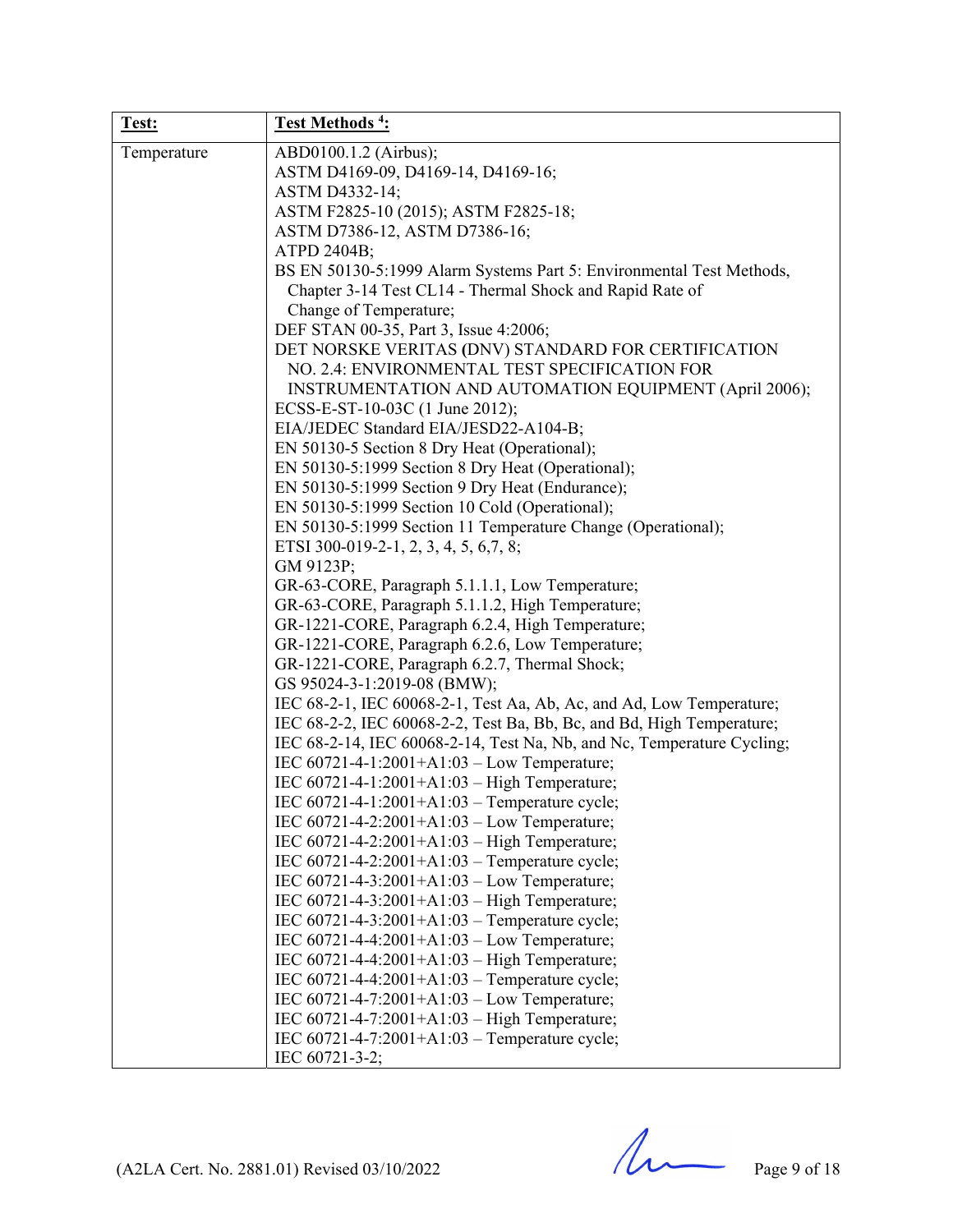| Test:       | Test Methods <sup>4</sup> :                                                                                                |
|-------------|----------------------------------------------------------------------------------------------------------------------------|
| Temperature | IEC 60601-1-11 - Editions 1, 2 (2015);                                                                                     |
| (cont.)     | IEC 60601-1-12;                                                                                                            |
|             | IEC 61131-2 (Edition 3);                                                                                                   |
|             | IS 10236 Part $2 - Dry Heat$ ;                                                                                             |
|             | IS $10236$ Part $3 - Cold$ ;                                                                                               |
|             | IS 10236 Part 8 - Thermal Shock;                                                                                           |
|             | ISO 14708-1:2000(E), ISO 14708-1:2008, ISO 14708-1:2014;                                                                   |
|             | ISO 9022-2:2015;                                                                                                           |
|             | ISO 11608-1-2015;                                                                                                          |
|             | ISO 16750-4;                                                                                                               |
|             | ISTA 1B-2011, ISTA 2B-2011, ISTA 1A-2014, ISTA 2A-2011, ISTA 3A-2008;                                                      |
|             | JSS 55555:2000 Rev. 2, JSS 55555:2012 Rev.3 Test Number 13, 20, 22;                                                        |
|             | MIL-DLT-62547C(AT);                                                                                                        |
|             | MIL-STD-202F Method 107D, Conditions A, A-1, A-2, A-3, B, B-1, B-2, B-3,                                                   |
|             | F, F-1, F-2, and F-3, Thermal Shock;                                                                                       |
|             | MIL-STD-202G Method 107G, Conditions A, A-1, A-2, A-3, B, B-1, B-2, B-3,                                                   |
|             | F, F-1, F-2, and F-3, Thermal Shock;                                                                                       |
|             |                                                                                                                            |
|             | MIL-STD-202F, G Method 108A, High Temperature;                                                                             |
|             | MIL-STD-810C Method 501.1, Procedure I, High Temperature;                                                                  |
|             | MIL-STD-810C Method 501.1, Procedure II, Temperature Cycling;                                                              |
|             | MIL-STD-810C Method 502.1, Procedure I, II, III Low Temperature;<br>MIL-STD-810C Method 503.1, Procedure I, Thermal Shock; |
|             | MIL-STD-810D Method 501.2, Procedure I, II High Temperature;                                                               |
|             | MIL-STD-810D Method 502.2, Procedure I, II, III Low Temperature;                                                           |
|             | MIL-STD-810D Method 503.2, Procedure I, Thermal Shock;                                                                     |
|             | MIL-STD-810E Method 501.3, Procedure I, II High Temperature;                                                               |
|             | MIL-STD-810E Method 502.3, Procedure I, II Low Temperature;                                                                |
|             | MIL-STD-810E Method 502.3, Procedure III, Low Temperature;                                                                 |
|             | MIL-STD-810E Method 503.3, Procedure I, Thermal Shock;                                                                     |
|             | MIL-STD-810F Method 501.4, Procedure I, II High Temperature;                                                               |
|             | MIL-STD-810F Method 502.4, Procedure I, II, III Low Temperature;                                                           |
|             | MIL-STD-810F Method 503.4, Procedure I, II Thermal Shock;                                                                  |
|             | MIL-STD-810G Method 503.5, Procedure I, II Thermal Shock;                                                                  |
|             | MIL-STD-810G Method 501.5, Procedure I, II High Temperature;                                                               |
|             | MIL-STD-810G Method 502.5, Procedure I, II, III Low Temperature;                                                           |
|             | MIL-STD-810G (Change 1) Method 503.6, Procedure I, II Thermal Shock;                                                       |
|             | MIL-STD-810G (Change 1) Method 501.6, Procedure I, II High Temperature;                                                    |
|             | MIL-STD-810G (Change 1) Method 502.6,                                                                                      |
|             | Procedure I, II, III Low Temperature;                                                                                      |
|             | MIL-STD-810H Method 503.7, Procedure I, II Thermal Shock;                                                                  |
|             | MIL-STD-810H Method 501.7, Procedure I, II High Temperature;                                                               |
|             | MIL-STD-810H Method 502.7, Procedure I, II, III Low Temperature;                                                           |
|             | MIL-STD-883E, F, G, H Method 1010.7,                                                                                       |
|             | Conditions A, B, C, and F, Thermal Shock;                                                                                  |
|             | RTCA DO-160D, E, F, G, Sections 4 and 5;                                                                                   |
|             | TIA/EIA 455-4C, High Temperature;                                                                                          |
|             | <b>SAE J1455</b>                                                                                                           |

 $(A2LA$  Cert. No. 2881.01) Revised 03/10/2022 Page 10 of 18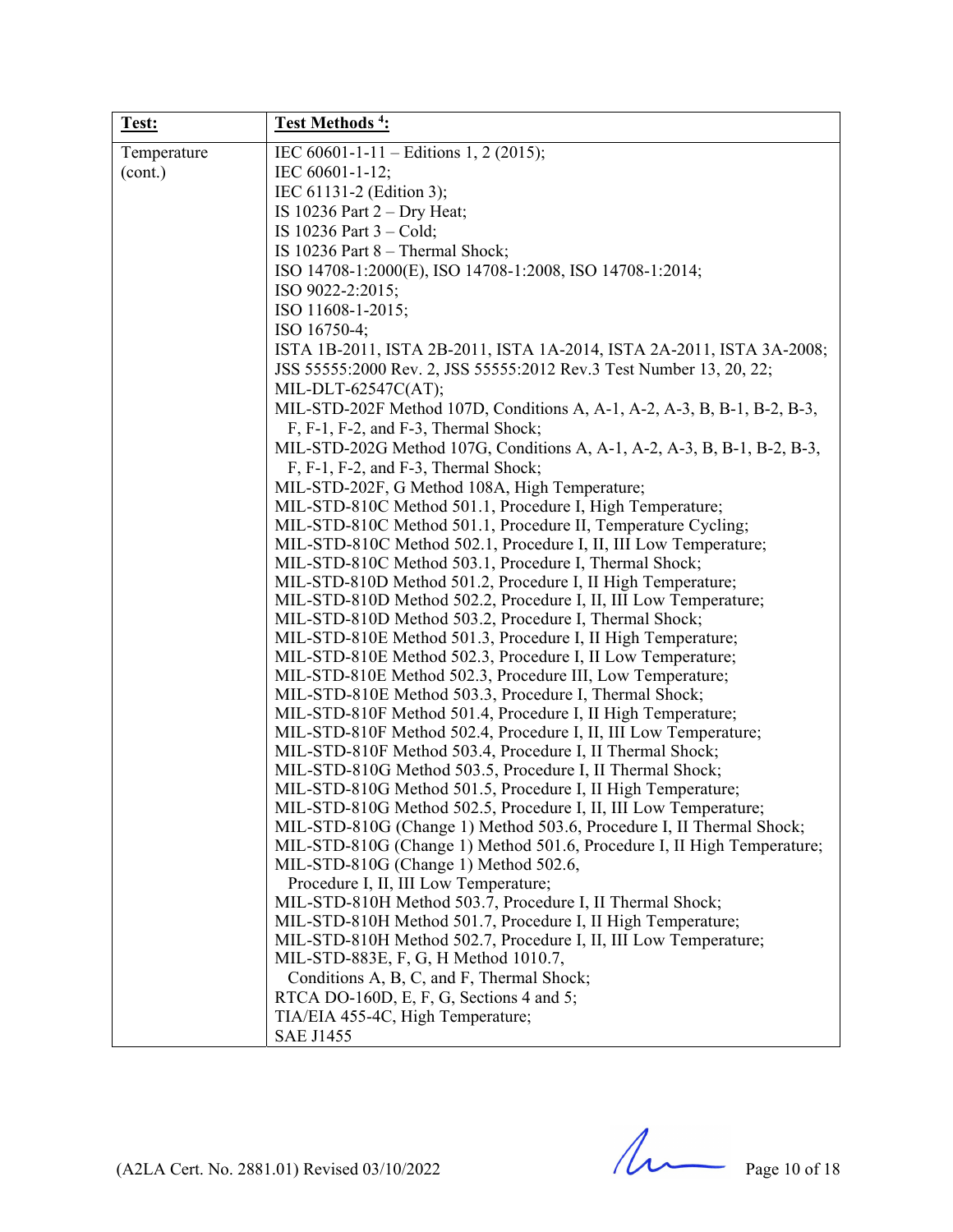| Test:                                | Test Methods <sup>4</sup> :                                                                                                                                                                                                                                                                                                                                                                                                                                                                                                                                                                                                                                                                                                                                                                                                                                                                                                                                                                                                                                                                                                                                                                                                                           |
|--------------------------------------|-------------------------------------------------------------------------------------------------------------------------------------------------------------------------------------------------------------------------------------------------------------------------------------------------------------------------------------------------------------------------------------------------------------------------------------------------------------------------------------------------------------------------------------------------------------------------------------------------------------------------------------------------------------------------------------------------------------------------------------------------------------------------------------------------------------------------------------------------------------------------------------------------------------------------------------------------------------------------------------------------------------------------------------------------------------------------------------------------------------------------------------------------------------------------------------------------------------------------------------------------------|
| <b>Solar Radiation</b><br>(Sunshine) | ASTM G154-12a;<br>ATPD 2404B;<br>BS EN 50130-5:11;<br>BS EN 50130-5:1999 Alarm Systems Part 5 : Environmental Test Methods;<br>GS 95024-3-1:2019-08 (BMW);<br>MIL-STD-810C, D, E, F, G Method 505.1, Procedure I;<br>MIL-STD-810C, D, E, F, G Method 505.1, Procedure II;<br>MIL-STD-810G (Change 1) Method 505.6, Procedures I and II;<br>MIL-STD-810H Method 505.6, Procedures I and II;<br>IEC 60068-2-5:75; Part 2-5: Tests - Test Sa;<br>IEC 60068-2-5:10;<br>IEC 60721-4-1:2001+A1:03 - Solar Radiation;<br>IEC 60721-4-2:2001+A1:03 - Solar Radiation;<br>IEC 60721-4-3:2001+A1:03 - Solar Radiation;<br>IEC 60721-4-4:2001+A1:03 - Solar Radiation;<br>IEC 60721-4-7:2001+A1:03 - Solar Radiation;<br>IS 10236 Part 16;<br>JSS 55555:2000 Rev.2, JSS 55555:2012 Rev.3 Test Number 25;<br>MIL-PRF-28800F 3.8.13                                                                                                                                                                                                                                                                                                                                                                                                                                |
| Temperature and<br>Humidity          | ABD0100.1.2 (Airbus);<br>ASTM D4169-09, D4169-14, D4169-16;<br>ASTM D4332-14;<br>ASTM F2825-10 (2015);<br>ASTM D7386-12, ASTM D7386-16;<br>ATPD 2404B;<br>BS EN 50130-5:1999 Alarm Systems Part 5: Environmental Test Methods;<br>DEF STAN 00-35, Part 3, Issue 4:2006;<br>DET NORSKE VERITAS (DNV) STANDARD FOR CERTIFICATION<br>NO. 2.4: ENVIRONMENTAL TEST SPECIFICATION FOR<br>INSTRUMENTATION AND AUTOMATION EQUIPMENT (April 2006);<br>ECSS-E-ST-10-03C (1 June 2012);<br>EIA/JEDEC Standard EIA/JESD22-A101-B;<br>EN 50130-5:1999 Section 12 Damp Heat, Steady State (Operational);<br>EN 50130-5:1999 Section 13 Damp Heat (Endurance);<br>EN 50130-5:1999 Section 14 Damp Heat Cycling (Operational);<br>EN 50130-5:1999 Section 15 Damp Heat Cycling (Endurance);<br>BS EN 50155:2007;<br>ETSI 300-019-2-1, 2, 3, 4, 5, 6, 7, 8;<br>GM 9123P;<br>GR-63-CORE, Issue 1, Paragraph 5.1.1.3, Humidity;<br>GR-63-CORE, Issue 1, 2 and 3, Paragraph 5.1.2, Humidity;<br>GR-1221-CORE, Paragraph 6.2.5 and 6.2.8, Humidity;<br>GS 95024-3-1:2019-08 (BMW);<br>IEC 68-2-3, Test Ca, Humidity [replaced by IEC 60068-2-78] <sup>3</sup> ;<br>IEC 68-2-30, IEC 60068-2-30, 3ed 2005, Test Db, Humidity;<br>IEC 68-2-38 led 1974, Test Z/AD, Humidity; |

 $(A2LA$  Cert. No. 2881.01) Revised 03/10/2022 Page 11 of 18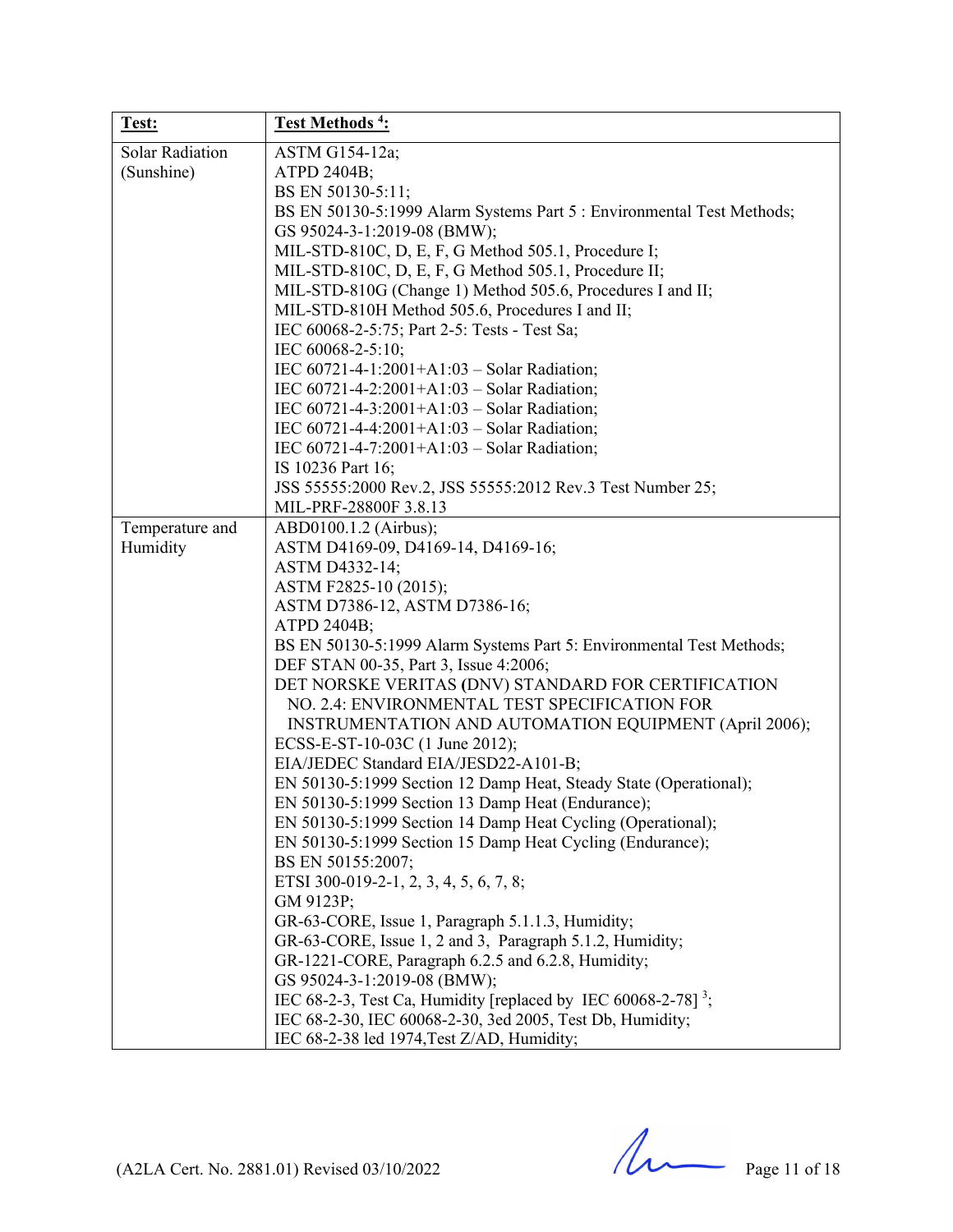| Test:            | Test Methods <sup>4</sup> :                                                           |
|------------------|---------------------------------------------------------------------------------------|
| Temperature and  | IEC 60068-2-56, Test Cb, Humidity [superseded by IEC 680068-2-78:2001] <sup>3</sup> ; |
| Humidity (cont.) | IEC 60721-4-1:2001+A1:03 - Humidity/Damp Heat;                                        |
|                  | IEC 60721-4-2:2001+A1:03 - Humidity/Damp Heat;                                        |
|                  | IEC 60721-4-3:2001+A1:03 - Humidity/Damp Heat;                                        |
|                  | IEC 60721-4-4:2001+A1:03 - Humidity/Damp Heat;                                        |
|                  | IEC 60721-4-7:2001+A1:03 - Humidity/Damp Heat;                                        |
|                  | IEC 60601-1-11 – Editions 1, 2 (2015);                                                |
|                  | IEC 60601-1-12;                                                                       |
|                  | IEC 60721-3-2;                                                                        |
|                  | IEC 61131-2 (Edition 3);                                                              |
|                  | IS 10236 Part $4$ – Damp Heat;                                                        |
|                  | IS 10236 Part $5 -$ Damp Hear (Cyclic);                                               |
|                  | ISO 10079-1:1999;                                                                     |
|                  | ISO 15004-1:2007                                                                      |
|                  | ISO 9022-2:2015;                                                                      |
|                  | ISO 12944-6 (1998);                                                                   |
|                  | ISO 11608-1-2015;                                                                     |
|                  | ISO 16750-4;                                                                          |
|                  |                                                                                       |
|                  | ISTA 1B-2011, ISTA 2B-2011, ISTA 1A-2014, ISTA 2A-2011;                               |
|                  | ISTA 3A-2008;                                                                         |
|                  | JSS 55555:2000 Rev. 2, JSS 55555:2012 Rev.3 Test Number 10, 27;                       |
|                  | MIL-DLT-62547C(AT);                                                                   |
|                  | MIL-STD-202F Method 103B, Conditions A, B, C, and D, Humidity;                        |
|                  | MIL-STD-202F Method 106E, Humidity;                                                   |
|                  | MIL-STD-202G Method 103B, Conditions A, B, C, and D, Humidity;                        |
|                  | MIL-STD-202G Method 106G, Humidity;                                                   |
|                  | MIL-STD-810C Method 507.1, Procedures I, II, III, IV, and VI;                         |
|                  | MIL-STD-810D Method 507.2, Procedures I, II, and III;                                 |
|                  | MIL-STD-810E Method 507.3, Procedures I, II, and III;                                 |
|                  | MIL-STD-810F Method 507.4, Procedure I;                                               |
|                  | MIL-STD-810G Method 507.5, Procedures I and II;                                       |
|                  | MIL-STD-810G (Change 1) Method 507.6;                                                 |
|                  | MIL-STD-810H Method 507.6;                                                            |
|                  | MIL-STD-883E Method 1004.7;                                                           |
|                  | MIL-STD-883F Method 1004.7;                                                           |
|                  | MIL-STD-883G Method 1004.7;                                                           |
|                  | MIL-STD-883H Method 1004.7;                                                           |
|                  | MIL-STD-883J Method 1004.7;                                                           |
|                  | MIL-STD-1344A Method 1002.2, Type I, Conditions A, B, C, and D;                       |
|                  | MIL-STD-1344A Method 1002.2, Type II, and III;                                        |
|                  | MIL-C-675C;                                                                           |
|                  | MIL-C-48497A;                                                                         |
|                  | RTCA DO-160C, D, E, F, G, Section 6;                                                  |
|                  | TIA/EIA 455-5C, Method A, Conditions A, B, C, D, and E, Humidity;                     |
|                  | TIA/EIA 455-5C, Methods B and C, Humidity;                                            |
|                  | ASTM F1980-16 (AGING);                                                                |
|                  | MIL-PRF-28800F 3.8.2;                                                                 |
|                  | <b>SAE J1455</b>                                                                      |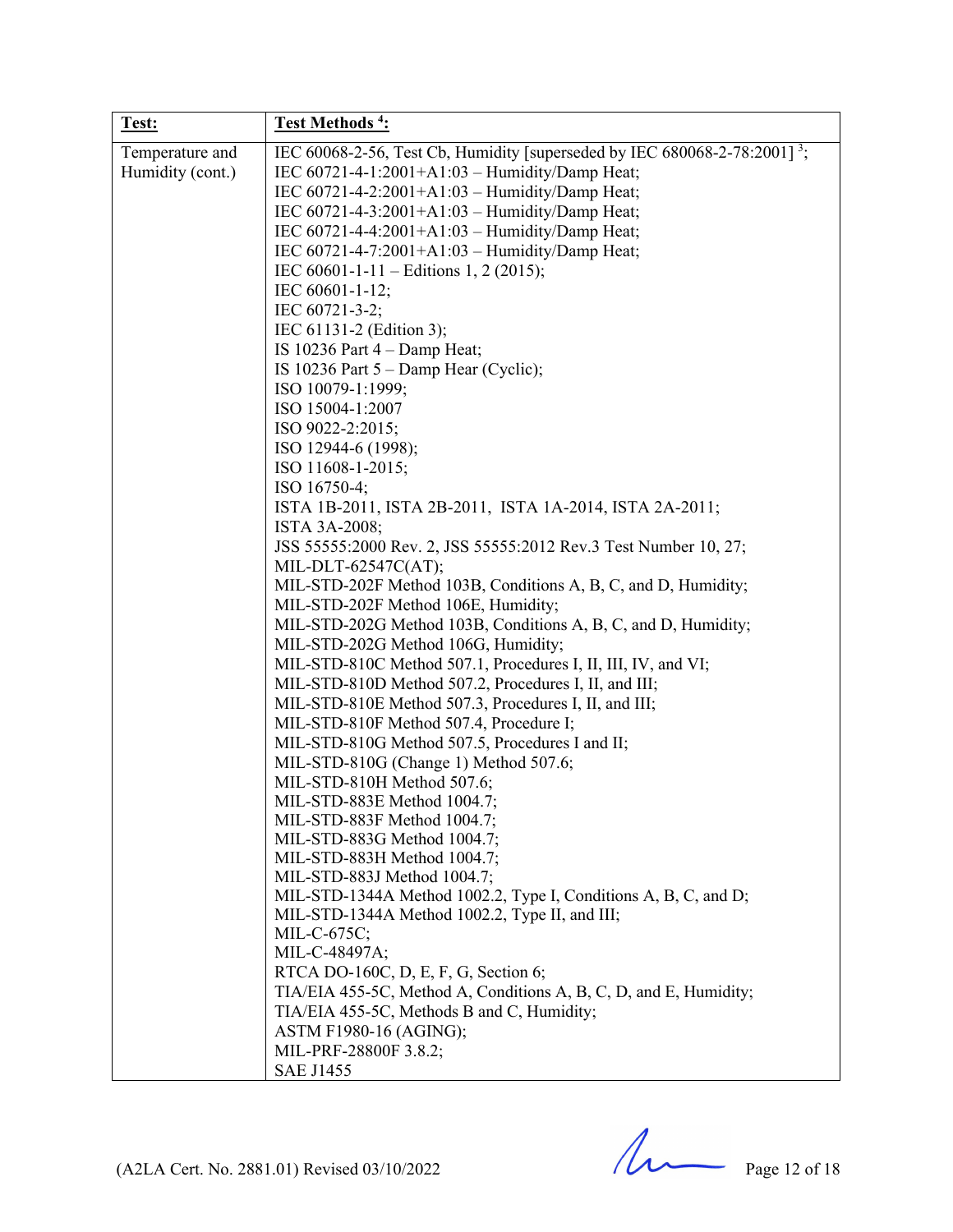| Test:     | Test Methods <sup>4</sup> :                                                           |
|-----------|---------------------------------------------------------------------------------------|
| Vibration | ABD0100.1.2 (Airbus);                                                                 |
|           | ASTM D999, ASTM D999-96, D999-2001 Method Al, B, C, Sine Vibration;                   |
|           | ASTM D4169-09, D4169-14, D4169-16 - Schedules D, E, F;                                |
|           | ASTM D7386-12, ASTM D7386-16;                                                         |
|           | ASTM D4728-17, ASTM D4728-95, D4728-2006 Random Vibration;                            |
|           | ATPD 2404B;                                                                           |
|           | BRB/LU Ltd /RIA SPECIFICATION No 20:1988                                              |
|           | (Testing for Railway Vehicles);                                                       |
|           | DET NORSKE VERITAS (DNV) STANDARD FOR CERTIFICATION                                   |
|           | NO. 2.4: ENVIRONMENTAL TEST SPECIFICATION FOR                                         |
|           | INSTRUMENTATION AND AUTOMATION EQUIPMENT (April 2006);                                |
|           | ECSS-E-ST-10-03C (1 June 2012);                                                       |
|           | GR-63-CORE, Paragraph 5.4.2, Sine Vibration;                                          |
|           | GR-63-CORE, Paragraph 5.4.3, Sine Vibration;                                          |
|           | GR-1221-CORE, Paragraph 6.2.2, Sine Vibration;                                        |
|           | General Motors Engineering Standards GM 9123P;                                        |
|           | General Motors Engineering Standards GM 3155;                                         |
|           | GS 95024-3-1:2019-08 (BMW);                                                           |
|           | IEC 68-2-6, IEC 60068-2-6, Test Fc, Sine Vibration;                                   |
|           | IEC 68-2-34:73 AMD 1 83, Test Fd, Random Vibration;                                   |
|           | IEC 68-2-36, Test Fdb, Random Vibration [superseded by IEC 60068-2-64] <sup>3</sup> ; |
|           | IEC 68-2-64 1993 COR 1 1993, Test Fh, Random Vibration;                               |
|           | IEC 60601-1-11; IEC 60601-1-12; EN-45502-1                                            |
|           | IEC $60721 - 4 - 1:2001 + A1:03 - Sine Vibration;$                                    |
|           | IEC 60721-4-2:2001+A1:03 - Random Vibration;                                          |
|           | IEC 60721-4-2:2001+A1:03 - Sine Vibration;                                            |
|           | IEC 60721-4-3:2001+A1:03 - Sine Vibration;                                            |
|           | IEC 60721-4-4:2001+A1:03 - Sine Vibration;                                            |
|           | IEC 60721-4-7:2001+A1:03 - Random Vibration;                                          |
|           | IEC $60721 - 4 - 7:2001 + A1:03 - Sine Vibration;$                                    |
|           | IEC 60721-3-2;                                                                        |
|           | IEC 61131-2 (Edition 3)                                                               |
|           | IS 10236 Part 11;                                                                     |
|           | ISTA 1A-2014, ISTA 2A-2011, ISTA 3A-2008, ISTA 2B-2011, ISTA 1G-2014,                 |
|           | ISTA 1H-2001;                                                                         |
|           | JIS E 3014: 1999 Part of Railway signal - Vibration Test Methods;                     |
|           | JSS 55555:2000 Rev. 2, JSS 55555:2012 Rev.3 Test Number 4, 28;                        |

 $(A2LA$  Cert. No. 2881.01) Revised 03/10/2022 Page 13 of 18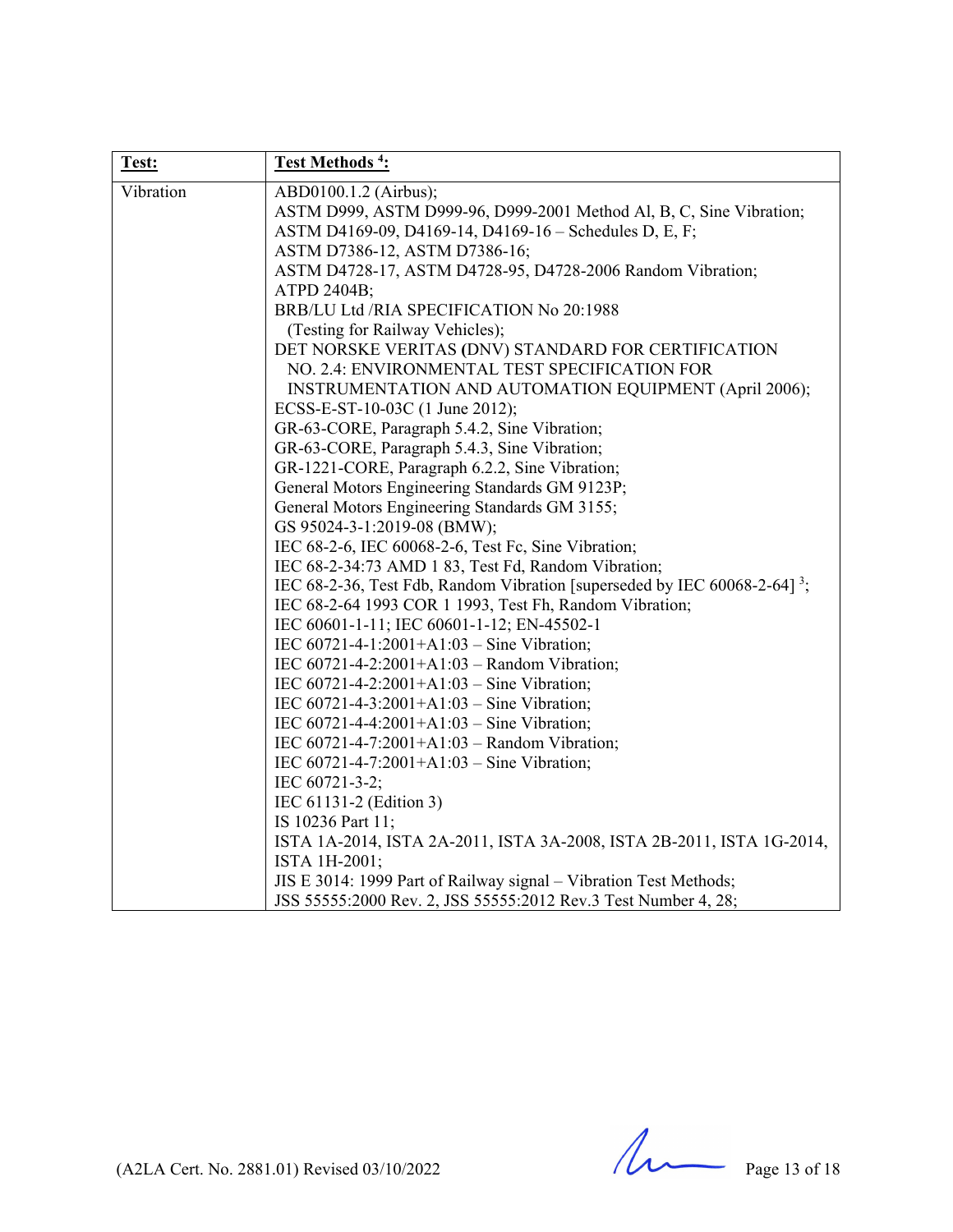| Test:     | Test Methods <sup>4</sup> :                                                                              |
|-----------|----------------------------------------------------------------------------------------------------------|
| Vibration | MIL-B-49430, Paragraph 4.8.6, Sine Vibration;                                                            |
| (cont.)   | MIL-B-49458C (ER), Paragraph 4.8.6, Sine Vibration;                                                      |
|           | MIL-DLT-62547C(AT);                                                                                      |
|           | MIL-PRF-49471B (CR), Paragraph 4.7.6;                                                                    |
|           | MIL-STD-202F Method 201A, Sine Vibration;                                                                |
|           | MIL-STD-202F Method 204D, Test Conditions A, B, C, D, E, F, G, H,                                        |
|           | Sine Vibration;                                                                                          |
|           | MIL-STD-202F Method 214 Condition I, Test Conditions A, B, C, D, E, F, G,                                |
|           | H, J, K, Random Vibration;                                                                               |
|           | MIL-STD-202F Method 214 Condition II, Test Conditions A, B, C, D, E, F, G,                               |
|           | H, J, K, Random Vibration;                                                                               |
|           | MIL-STD-202G Method 201 A, Sine Vibration;                                                               |
|           | MIL-STD-202G Method 204D, Test Conditions A, B, C, D, E, F, G, H,                                        |
|           | Sine Vibration;                                                                                          |
|           | MIL-STD-202G Method 214 Condition I, Test Conditions A, B, C, D, E, F, G,                                |
|           | H, J, K, Random Vibration;<br>MIL-STD-202G Method 214 Condition II, Test Conditions A, B, C, D, E, F, G, |
|           | H, J, K, Random Vibration;                                                                               |
|           | MIL-STD 167-1A:05 - Vibrations of Shipboard Equipment;                                                   |
|           | MIL-STD-810C Method 514.2, Procedure I, Curve AR-L, Sine Vibration;                                      |
|           | MIL-STD-810C Method 514.2, Procedure 1, Curve B, Sine Vibration;                                         |
|           | MIL-STD-810C Method 514.2, Procedure 1, Curve M, Sine Vibration;                                         |
|           | MIL-STD-810C Method 514.2, Procedure IA, Figure 514.2-2A,                                                |
|           | Random Vibration;                                                                                        |
|           | MIL-STD-810C Method 514.2, Procedure IIA, Figure 514.2-4,                                                |
|           | Random Vibration;                                                                                        |
|           | MIL-STD-810C Method 514.2, Procedure IIB, Figure 514.2-4A,                                               |
|           | Random Vibration;                                                                                        |
|           | MIL-STD-810C Method 514.2, Procedure V, VI, VII;                                                         |
|           | MIL-STD-648D Figure 514.2-4A, Sine & Random Vibration;                                                   |
|           | MIL-STD-810C Method 514.2, Procedure VIII, Curve V, Sine Vibration;                                      |
|           | MIL-STD-810C Method 514.2, Procedure VIII, Curve W, Sine Vibration;                                      |
|           | MIL-STD-810C Method 514.2, Procedure VIII, Curve Y, Sine Vibration;                                      |
|           | MIL-STD-810D Method 514.3, Category 1, Procedure I, Random Vibration;                                    |
|           | EIA/JEDEC STANDEARD EIA/JESD22-B103-B;                                                                   |
|           | MIL-STD-810D Method 514.3, Category 10, Procedure 1,                                                     |
|           | Sine & Random Vibration;                                                                                 |
|           | MIL-STD-810D Method 514.3, Category 4, 5, 6, 7B, 7C, 8, 9, Procedure I,                                  |
|           | Random Vibration;                                                                                        |
|           | MIL-STD-810D Method 514.3, Category 7A, Procedure IV, Random Vibration;                                  |
|           | MIL-STD-810D Method 519.3, Random Vibration;                                                             |
|           | MIL-STD-810E Method 514.4, Category 1, 4, 5, 6, 7B, 7C, 8, 9,                                            |
|           | Procedure I, Random Vibration;                                                                           |
|           | MIL-STD-8 I0E Method 514.4, Category 10, Procedure 1,                                                    |
|           | Sine & Random Vibration;                                                                                 |
|           | MIL-STD-810E Method 514.4, Category 7A, Procedure IV, Random Vibration;                                  |
|           | MIL-STD-810E Method 519.4, Gunfire Vibration;                                                            |

 $(A2LA$  Cert. No. 2881.01) Revised 03/10/2022 Page 14 of 18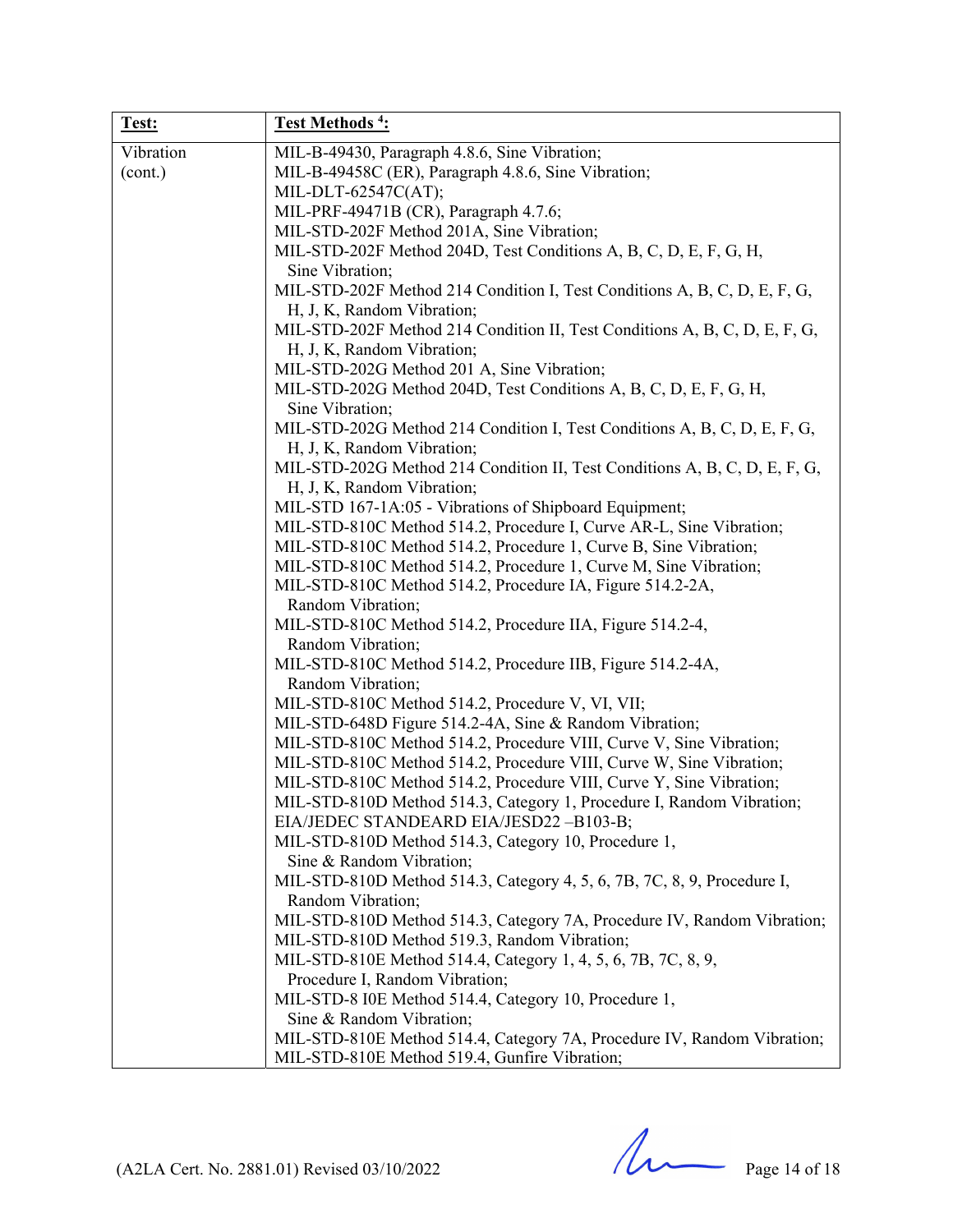| Test:     | Test Methods <sup>4</sup> :                                                                                                                         |
|-----------|-----------------------------------------------------------------------------------------------------------------------------------------------------|
| Vibration | MIL-STD-810F Method 514.5, Category 1, 2, 3, 4, 7, 8, 9, 10, 11, 12, 13, 14,                                                                        |
| (cont.)   | 16, 17, 18, 19, 20, 21, 22, 23, 25, Procedure I, Random Vibration;                                                                                  |
|           | MIL-STD-810F Method 514.5, Category 15, 17, 18, 19,                                                                                                 |
|           | Procedure IV, Random Vibration;                                                                                                                     |
|           | MIL-STD-810F Method 514.5, Category 20, Procedure III, Random Vibration;                                                                            |
|           | MIL-STD-810F Method 514.5, Category 24, Procedure 1, Sine Vibration;                                                                                |
|           | MIL-STD-810F Method 519.5, Gunfire Vibration;                                                                                                       |
|           | MIL-STD-810F Method 528, Shipboard Equipment;                                                                                                       |
|           | MIL-STD-810G Method 514.6, Category 1, 2, 3, 4, 7, 8, 9, 11, 12, 13, 14, 16,<br>17, 18, 19, 20, 221, 22, 23, 24, 25, Procedure I, Random Vibration; |
|           | MIL-STD-810G Method 514.6, Category 15, 17, 18, 19,                                                                                                 |
|           | Procedure IV, Random Vibration;                                                                                                                     |
|           | MIL-STD-810G Method 514.6, Category 20, Procedure III, Random Vibration;                                                                            |
|           | MIL-STD-810G Method 519.6, Gunfire Vibration;                                                                                                       |
|           | MIL-STD-810G (Change 1) Method 514.7;                                                                                                               |
|           | MIL-STD-810G (Change 1) Method 519.7;                                                                                                               |
|           | MIL-STD-810H Method 514.8;                                                                                                                          |
|           | MIL-STD-810H Method 519.8;                                                                                                                          |
|           | MIL-STD-883E, F, G, H, J Method 2005.2, Test Conditions A, B, C,                                                                                    |
|           | Sine Vibration;                                                                                                                                     |
|           | MIL-STD-883E, F, G, H, J Method 2006.1, Sine Vibration;                                                                                             |
|           | MIL-STD-883E, F, G, H, J Method 2007.2, Test Conditions A, B, C,                                                                                    |
|           | Sine Vibration;                                                                                                                                     |
|           | MIL-STD-883E, F, G, H, J Method 2026, Condition 1, Test Conditions A, B, C,                                                                         |
|           | E, F, G, H, J, K, Random Vibration;                                                                                                                 |
|           | MIL-STD-883E, F, G, H, J Method 2026, Condition 11, Test Conditions A, B,<br>C, E, F, G, H, J, K, Random Vibration;                                 |
|           | MIL-STD- I 344A Method 1015, Condition B (Group III) Sine Vibration;                                                                                |
|           | MIL-STD- I 344A Method 2005.1, Conditions I, II, III, IV,                                                                                           |
|           | $V(A, B, C, D, E, F, G, H, J, K), VI (A, B, C, D, E, F, G, H, J, K);$                                                                               |
|           | RTCA DO-160D Section 8;                                                                                                                             |
|           | RTCA DO-160E Section 8;                                                                                                                             |
|           | RTCA DO-160F Section 8;                                                                                                                             |
|           | RTCA DO-160G Section 8;                                                                                                                             |
|           | TIA/EIA 455-1 IB, TIA/EIA 455-11C, Condition I, Sine Vibration;                                                                                     |
|           | TIA/EIA 455-1113, TIA/EIA 455-11C, Condition II, Sine Vibration;                                                                                    |
|           | TIA/EIA 455-1113, TIA/EIA 455-11C, Condition III, Sine Vibration;                                                                                   |
|           | TIA/EIA 455-11B, TIA/EIA 455-11C, Condition IV, Sine Vibration;                                                                                     |
|           | TIA/EIA 455-1113, TIA/EIA 455-11C, Condition IV, Sine Vibration;                                                                                    |
|           | TIA/EIA 455-1113, TIA/EIA 455-11C, Condition VI, Random Vibration;                                                                                  |
|           | TIA/EIA 455-1 IB, TIA/EIA 455-11C, Condition VII, Random Vibration;<br>TIA/EIA 455-1 IC, TIA/EIA 455-11C, Condition I, Sine Vibration;              |
|           | TIA/EIA 455-11C, TIA/EIA 455-11C, Condition II, Sine Vibration;                                                                                     |
|           | TIA/EIA 455-1 IC, TIA/EIA 455-11C, Condition III, Sine Vibration;                                                                                   |
|           | TIA/EIA 455-11C, TIA/EIA 455-11C, Condition IV, Sine Vibration;                                                                                     |
|           | TIA/EIA 455-11C, TIA/EIA 455-11C, Condition IV, Sine Vibration;                                                                                     |

 $(A2LA$  Cert. No. 2881.01) Revised 03/10/2022 Page 15 of 18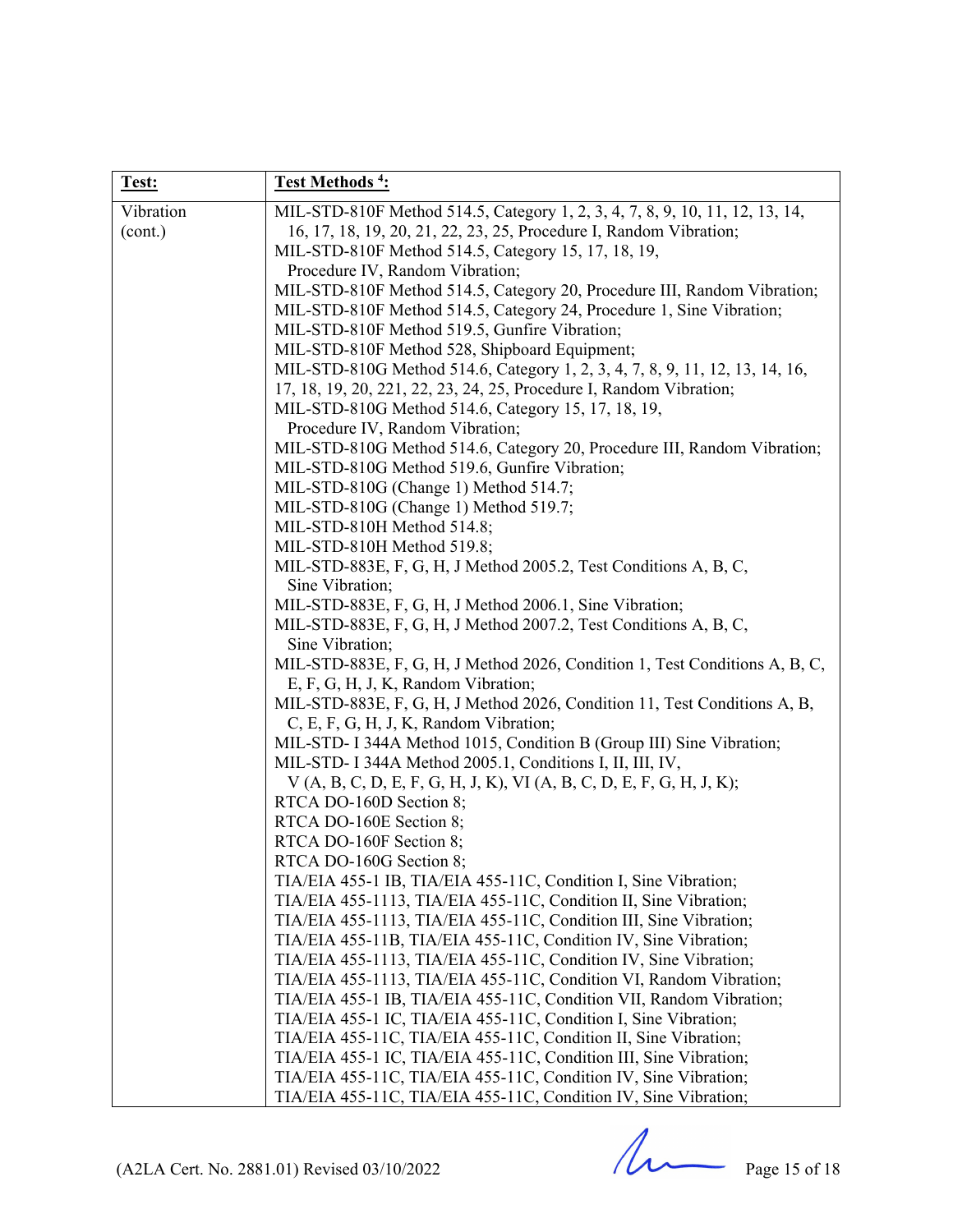| Test:                 | Test Methods <sup>4</sup> :                                                                                                                                                                                                                                                                                                                                                                                                                                                                                                                                                                                                                                                                                                                                                                                                                                                                                                                                                                                                                                                                                                                                                                      |
|-----------------------|--------------------------------------------------------------------------------------------------------------------------------------------------------------------------------------------------------------------------------------------------------------------------------------------------------------------------------------------------------------------------------------------------------------------------------------------------------------------------------------------------------------------------------------------------------------------------------------------------------------------------------------------------------------------------------------------------------------------------------------------------------------------------------------------------------------------------------------------------------------------------------------------------------------------------------------------------------------------------------------------------------------------------------------------------------------------------------------------------------------------------------------------------------------------------------------------------|
| Vibration (cont.)     | TIA/EIA 455-11C, TIA/EIA 455-11C, Condition VI, Random Vibration;<br>TIA/EIA 455-11C, TIA/EIA 455-11C, Condition VII, Random Vibration;<br>QM-333 Paragraph 12.0, Category A, B, C, D, Sine Vibration;<br>UL 1642, Paragraph 15, Sine Vibration;<br>UL 1254, Section 46;<br>UN Transport of Dangerous Goods, Test T.2, Sine Vibration;<br>ISO 10651-3 Lung Ventilators Medical Use Part 3;<br>ISO 14708-1:2000 (E), Section 4: Protection against mechanical hazards;<br>ISO 14708-1:2008; ISO 14708-1:2014;<br>ISO 80601-2-55:2011 Clause 201.15.3.5.101;<br>ISO 80601-2-12:2011 Clause 201.15.3.5.101;<br>ISO 9022-3:2015;<br>ISO 15004-1:2007<br>ISO 11608-1:2015;<br>ISO 16750-3;<br>BS EN 50155:2007;<br>BS EN 61373:1999, 2010;<br>DEF-STD 00-35 part 3;<br>DEF-STD 00-35 part 5;<br>ETSI 300-019-2-1, 2, 3, 4, 5, 6, 7, 8;<br>NATO AECTP-400 Edition 3;<br>BMW Group GS95003-1;<br>ASTM D999, Method A1, B, C, Sine Vibration;<br>ASTM D999, ASTM D999-96, D999-2001 (Method A1, B, C, Sine Vibration);<br>EN 50130 Section 22, 23 Vibration, Sinusoidal;<br>EN 50130:1999 Section 22 Vibration, Sinusoidal (Operational);<br>EN 50130:1999 Section 23 Vibration, Sinusoidal (Endurance); |
|                       | BS EN 50130-5:1999 Alarm Systems Part 5: Environmental Test methods;<br>EN 1789:2007+A2;                                                                                                                                                                                                                                                                                                                                                                                                                                                                                                                                                                                                                                                                                                                                                                                                                                                                                                                                                                                                                                                                                                         |
|                       | <b>SAE J1455</b>                                                                                                                                                                                                                                                                                                                                                                                                                                                                                                                                                                                                                                                                                                                                                                                                                                                                                                                                                                                                                                                                                                                                                                                 |
| HALT <sup>1</sup>     | Highly Accelerated Life Test (HALT);<br>Cold Temperature Steps;<br>Hot Temperature Steps;<br>Cold Start Test;<br>Temperature Cycling;<br>Random Vibration-3 axis;<br>Temperature & Vibration Combined Cycling;<br><b>Temperature Measurements</b>                                                                                                                                                                                                                                                                                                                                                                                                                                                                                                                                                                                                                                                                                                                                                                                                                                                                                                                                                |
| $HASS$ <sup>1,2</sup> | Highly Accelerated Stress Simulation (HASS);<br><b>Stress Profile Definition;</b><br>Analyzing POS Stage;<br>Mounting Jig Assembly;<br>Running Multi-Tester Jig;<br>Set-up for Mass Production;<br>Temperature & Vibration Combined Cycling                                                                                                                                                                                                                                                                                                                                                                                                                                                                                                                                                                                                                                                                                                                                                                                                                                                                                                                                                      |
| IR Imaging            | Using Inframetrics PM920 Thermacam IR Camera Using Method:<br>ThermaCAM Hand-held IR Imaging Radiometers Operating Instructions                                                                                                                                                                                                                                                                                                                                                                                                                                                                                                                                                                                                                                                                                                                                                                                                                                                                                                                                                                                                                                                                  |

 $(A2LA$  Cert. No. 2881.01) Revised 03/10/2022 Page 16 of 18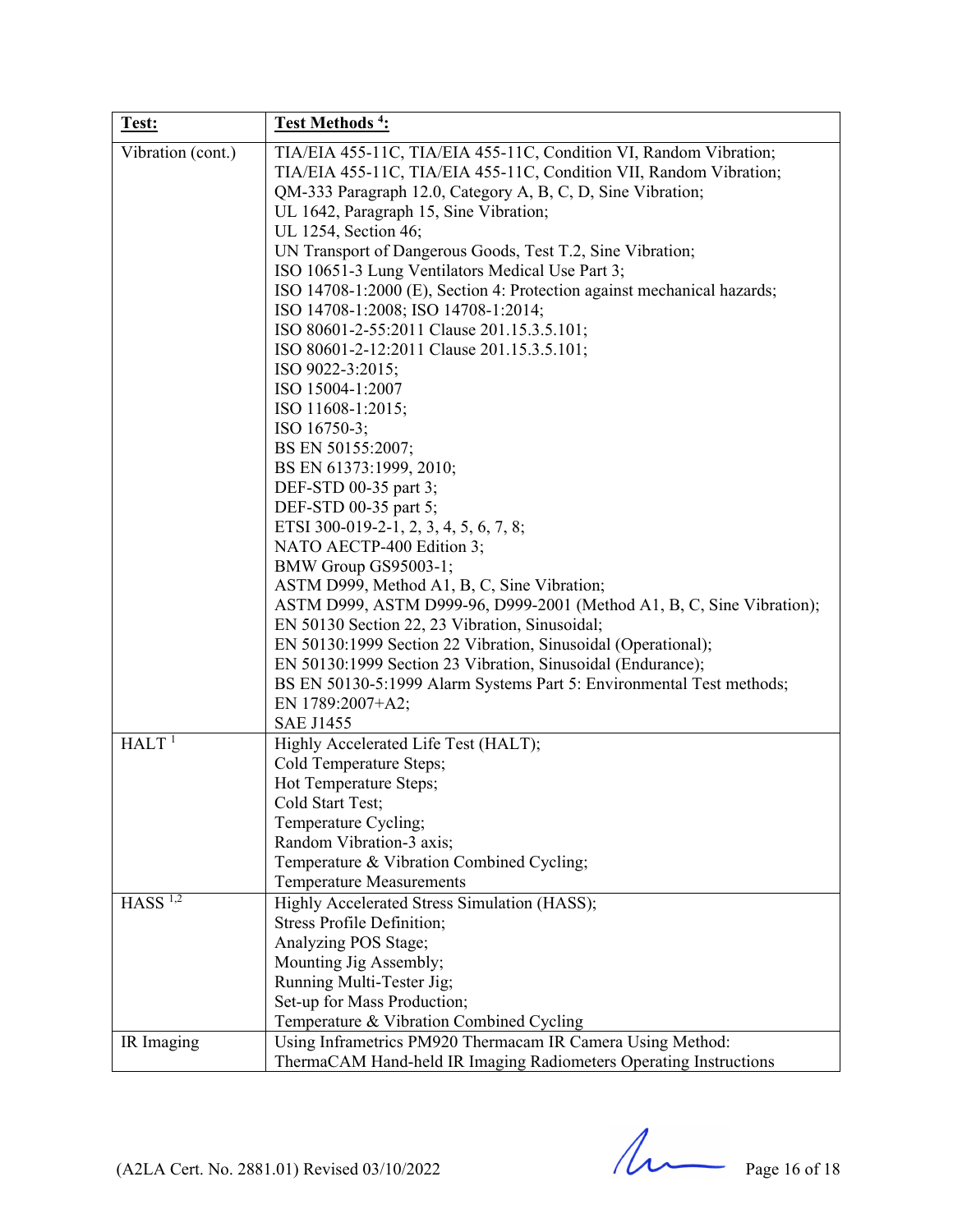| Test:              | Test Methods <sup>4</sup> :                                                                                                    |
|--------------------|--------------------------------------------------------------------------------------------------------------------------------|
| Sand & Dust        | ABD0100.1.2 (Airbus);                                                                                                          |
|                    | ATPD 2404B;                                                                                                                    |
|                    | DEF STAN 00-35, Part 3, Issue 4:2006 Chapter 3-25 Test CL25;                                                                   |
|                    | GS 95024-3-1:2019-08 (BMW)                                                                                                     |
|                    | IEC 60529-2001 COR 1 2003, Degrees of Protection provided by Enclosures<br>(IP Code) Degrees of protection (IP-Code), IP5X,6X; |
|                    | IS 10236 Part 13;                                                                                                              |
|                    | ISO 20653:2013                                                                                                                 |
|                    | MIL-PRF-28800F 3.8.10;                                                                                                         |
|                    | JSS 55555:2000 Rev.2, JSS 55555:2012 Rev.3 Test Number 14;                                                                     |
|                    | MIL-DLT-62547C(AT);                                                                                                            |
|                    | MIL-STD-810 C, D, E, F, G, Method 510, Procedures I, II, and III;                                                              |
|                    | MIL-STD-810G (Change 1) Method 510.6, Procedures I and II;                                                                     |
|                    | MIL-STD-810H Method 510.7, Procedures I and II;                                                                                |
|                    | RTCA DO-160 C, D, E, F, G, Section 12, Procedure II;                                                                           |
|                    | MIL-PRF-28800F 3.8.4;                                                                                                          |
|                    | <b>SAE J1455</b>                                                                                                               |
| Acceleration       | MIL-STD-810 A, B, C, D, E, F, G, G-Change1, H, Method 513;                                                                     |
| (Sustained)        | MIL-STD-883F (Method 2001-2);                                                                                                  |
|                    | MIL-STD-202G (Method 212A);                                                                                                    |
|                    | DEF STAN 00-35, Part 3, Issue 4, Chapter 2-13 (Steady State Acceleration);                                                     |
|                    | STANAG 4370 AECTP (Method 404);                                                                                                |
|                    | JSS 55555:2000 Rev.2, JSS 55555:2012 Rev.3, Test Number 1;                                                                     |
|                    | JSS 0256-01:1992 (Test No. 16);                                                                                                |
|                    | RTCA DO-160D, E, F, G, Section 7 (Crash Safety – Sustained);                                                                   |
|                    | IEC 60068-2-7, Test Ga;                                                                                                        |
|                    | ETSI (Method 300-019-2-2, 300-019-2-6);                                                                                        |
|                    | AECTP-400 Edition 3 (Method 404);                                                                                              |
|                    | BS G 260:1996;<br>ISO 2669:1995;                                                                                               |
|                    | ABD0100.1.2 (Airbus);                                                                                                          |
|                    | ECSS-E-ST-10-03C (1 June 2012)                                                                                                 |
| Peel & Dye Test    | ASTM F88 / F88M-15;                                                                                                            |
|                    | ASTM F1929-15;                                                                                                                 |
|                    | ASTM F1886-16 (Visual Inspection);                                                                                             |
|                    | ISO 11607-1 (2019)                                                                                                             |
| Detecting          | <b>ASTM F2096-11</b>                                                                                                           |
| <b>Gross Leaks</b> |                                                                                                                                |
| (Bubble Test)      |                                                                                                                                |
| Protection Against | IEC 60529, IP Rating - IP1x, IP2x, IP3x, IP4x;                                                                                 |
| Foreign Objects    | ISO 20653:2013                                                                                                                 |

<sup>1, 2</sup> HALT, HASS, & HASA Explained: Accelerated Reliability Techniques Harry W. McLean; ASQ Quality Press, 2000.

<sup>3</sup> This laboratory's scope contains withdrawn or superseded methods. As a clarifier, this indicates that the applicable method itself has been withdrawn or is now considered "historical" and not that the laboratory's accreditation for the method has been withdrawn.

(A2LA Cert. No. 2881.01) Revised 03/10/2022 Page 17 of 18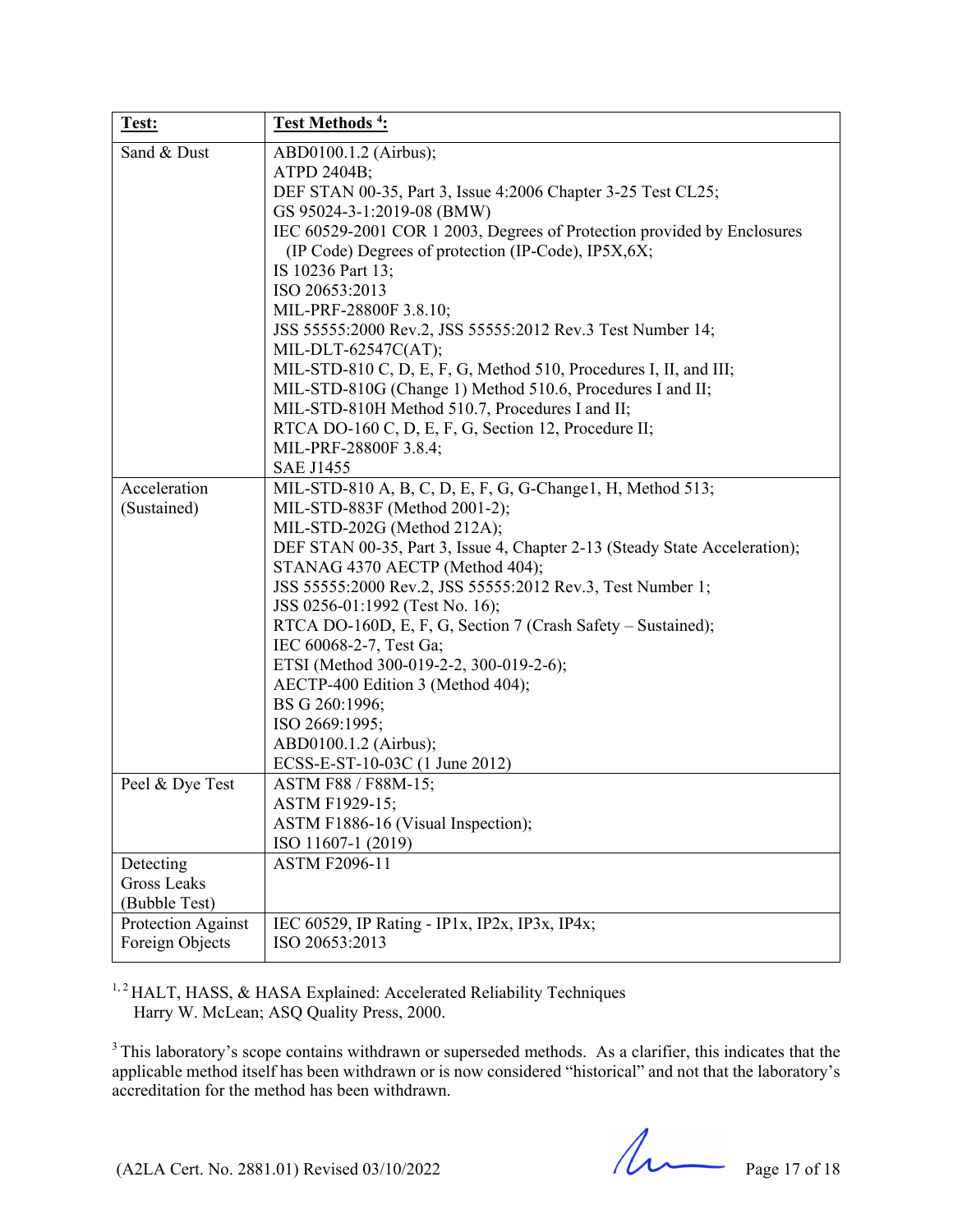<sup>4</sup> When the date, edition, version, etc. is not identified in the scope of accreditation, laboratories may use the version that immediately precedes the current version for a period of one year from the date of publication of the standard measurement method, per part C., Section 1 of A2LA *R101 - General Requirements- Accreditation of ISO-IEC 17025 Laboratories*.

 $(A2LA$  Cert. No. 2881.01) Revised 03/10/2022 Page 18 of 18